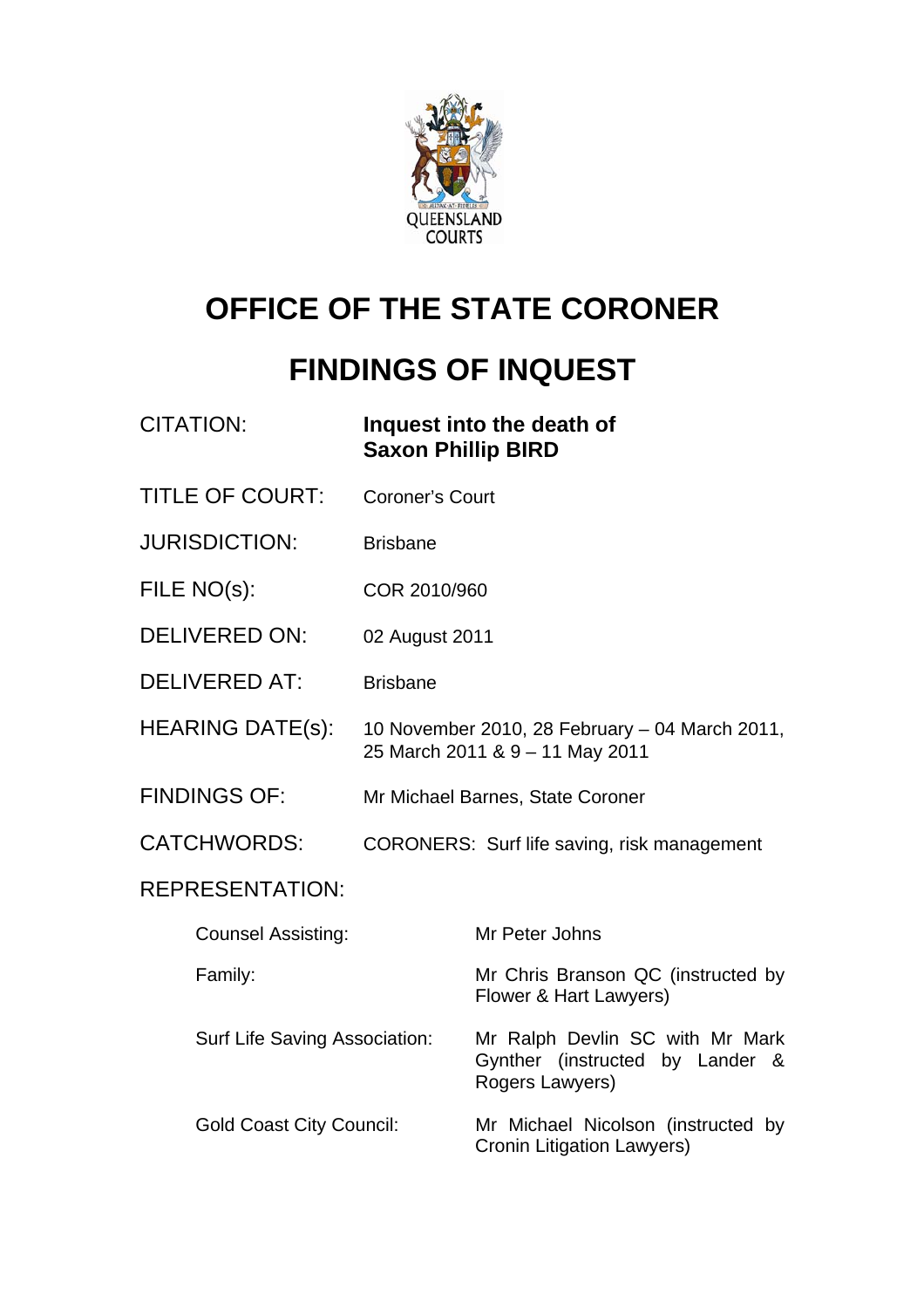|  | <b>Table of Contents</b> |
|--|--------------------------|
|--|--------------------------|

| Boat races                                                |  |
|-----------------------------------------------------------|--|
|                                                           |  |
|                                                           |  |
|                                                           |  |
|                                                           |  |
|                                                           |  |
|                                                           |  |
| Recommendation 2 - Continuing review of safety devices 34 |  |
|                                                           |  |
| Recommendation 4 - Surf patrols for marine MPs 35         |  |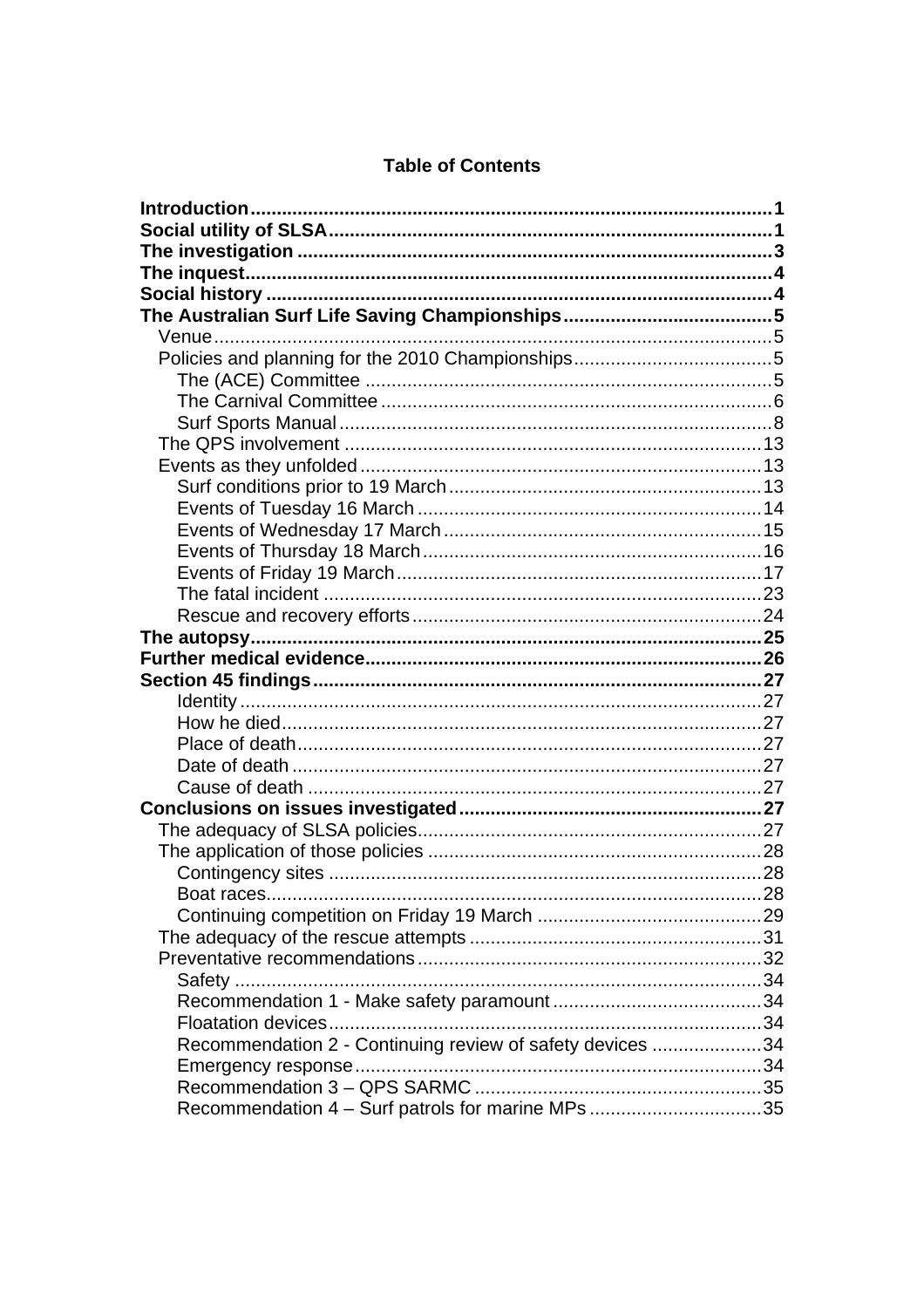<span id="page-2-0"></span>The *Coroners Act 2003* provides in s45 that when an inquest is held the coroner's written findings must be given to the family of the person who died, each of the persons or organizations granted leave to appear at the inquest and to various officials with responsibility for any issues that are subject of recommendations. These are my findings in relation to the death of Saxon Phillip Bird. They will be distributed in accordance with the requirements of the Act and posted on the website of the Office of the State Coroner.

# **Introduction**

Saxon Bird was 19 years of age when he died on 19 March 2010 while competing in the 2010 Australian Surf Life Saving Championships (the Championships). He was competing in the ski leg of a semi final of the under 19 iron man event when he was stuck by an unmanned ski that had been lost by another competitor. Saxon was knocked unconscious and submerged by the large and choppy surf. Despite concerted attempts to locate him, 53 minutes passed before his lifeless body was pulled from the ocean.

These findings:

- Confirm the identity of the deceased man, and determine how he died and the time, place and medical cause of his death;
- Consider the adequacy of the arrangements and policies intended to ensure the safety of competitors at the Championships;
- Critique the way in which those arrangements and policies were applied to the running of the Championships – in particular to the decision to proceed with competition at Kurrawa on the day of Saxon's death;
- Assess the adequacy of the attempts to rescue Saxon after he was struck; and
- Reflect on whether changes to policy or practice in the management of future Surf Life Saving Australia (SLSA) events would enhance the safety of competitors and/or be likely to prevent similar deaths from occurring.

# **Social utility of SLSA**

As the catalyst for these proceedings is a sad and unnatural death that occurred during a SLSA event and the investigation has scrutinised whether the policies of SLSA and/or the actions of its officials contributed to the death, it is inevitable that this report will give prominence to and focus on any shortcomings in those areas. To keep matters in perspective, it is appropriate to balance that by acknowledging the social utility of the organisation's activities, including the Championships and to acknowledge that death or serious injury during such events is extremely rare.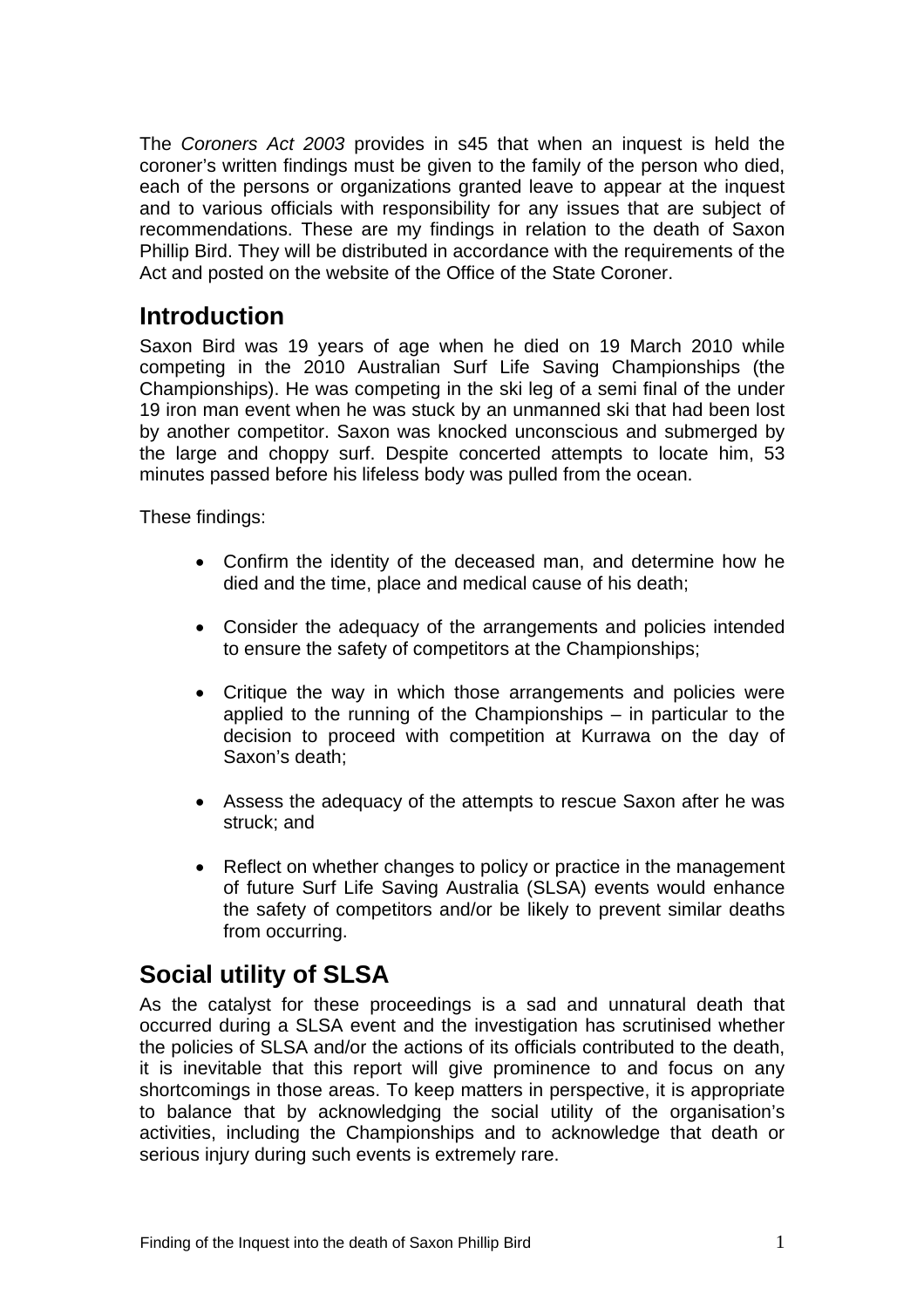The origins of SLSA can be traced to 1907**[1](#page-3-0)** driven by a boom in the popularity of bathing in the surf that occurred in the first decade of last century. Organised surf life saving helped Australians overcome their fear of the sea. It brought people from diverse backgrounds and social strata together in a healthier environment than existed in many other parts of the city. Life saving clubs provided a disciplined presence that made disrobing and cavorting by mixed gender groups less unseemly than the rigid morals of the time would otherwise have permitted. The movement contributed to the development of an urban leisure lifestyle centred around our beaches.

Surf life saving now has more than 153,000 members from more than 300 member surf life saving clubs. In addition there are more than 50,000 junior members or 'nippers'. Around a third of those members volunteer their time and skills to patrol more than 400 Australian beaches. SLSA's volunteer life savers perform on almost all Australian beaches near population centres. Since the creation of surf life saving clubs their members have saved hundreds of thousands of Australians from the risk of drowning.**[2](#page-3-1)**

Our life savers are renowned around the world and contribute to our tourism industry.

To summarise the culture of the organisation and its significance I can do no better than to quote the former Governor General, Sir William Deane who wrote of SLSA:

*From the beginning, its ethos has been unselfish community service through teamwork, egalitarianism, friendship and disciplined training and competition. That ethos and a very visible presence on our beaches have combined with countless instances of personal courage to establish a movement and its clubs as emblematic of many of the very best features of our people and our way of life.[3](#page-3-2)*

Important as rescuing people in peril is, the beneficial effects of the association spread more broadly and more deeply. I respectfully agree with Sir William that the values participation in SLSA activities aims to instil in its members have never been more needed:

*(I)n these days of often selfish preoccupation with material things, our surf lifesaving movement and its clubs continue to teach young Australians not only the value of leadership, initiative, and self reliance, but the basic importance of human decency, unselfishness and concern for others.[4](#page-3-3)*

 $\overline{a}$ 

<span id="page-3-0"></span>**<sup>1</sup>** On 18 October 1907, a meeting of representatives from a number of Sydney surf clubs met to form the Surf Bathing Association of NSW.

<span id="page-3-1"></span>**<sup>2</sup>** It has been calculated 170,000 rescues had been performed by 1970 and approximately 10,000 per year since. Jaggard E.(ed),*Between the flags*, UNSW Pres, 2007, p xiii

<span id="page-3-2"></span>**<sup>3</sup>** , *ibid* p xi

<span id="page-3-3"></span>**<sup>4</sup>** *ibid*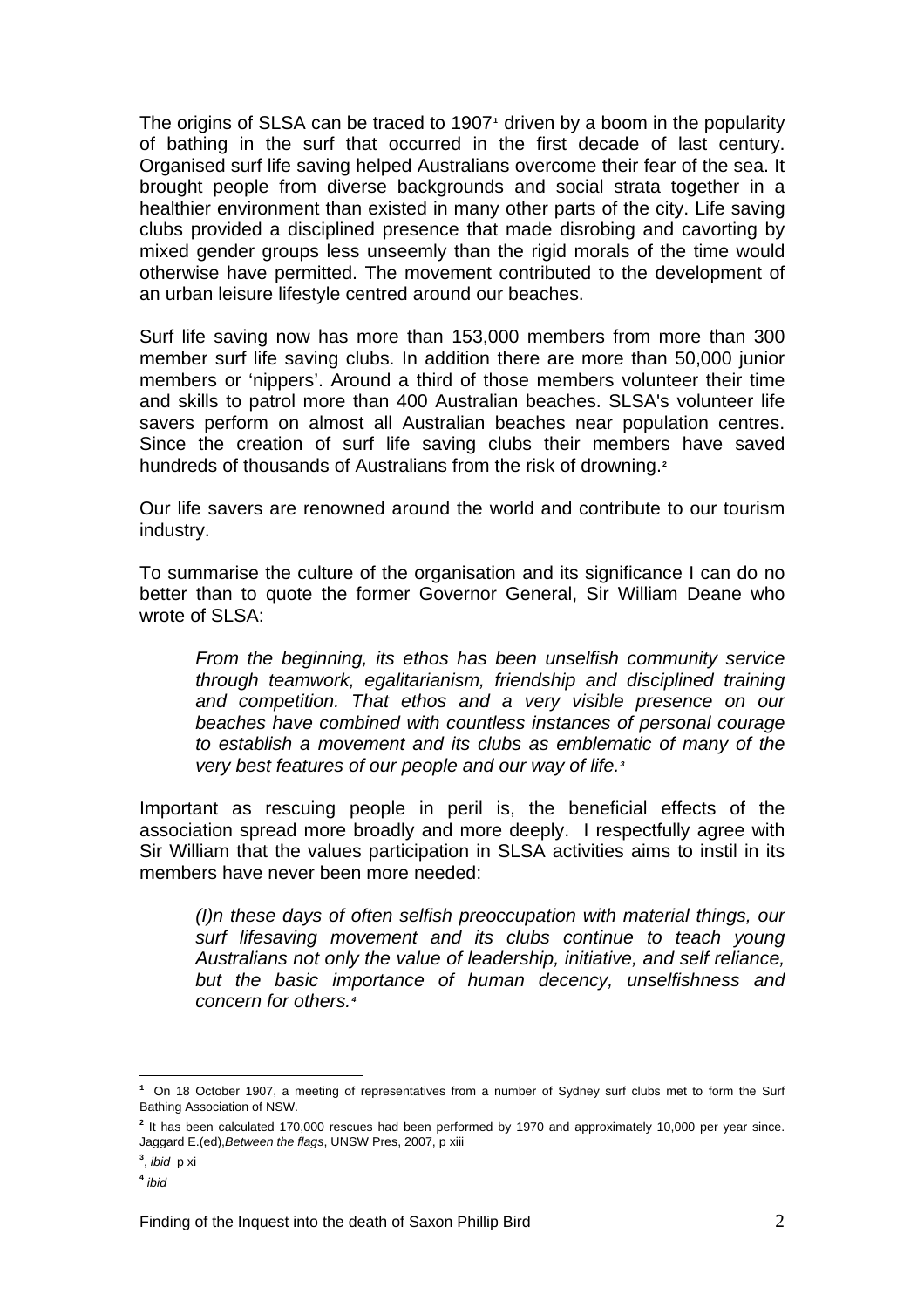<span id="page-4-0"></span>SLSA is a registered charity and is governed by a body known as the Australian Council made up of a President; the CEO; three directors of, alternatively, development, surf life saving and surf sports; and a representative of each state surf life saving association. The CEO is assisted by a number of paid staff, however in line with a long standing tradition, there is a heavy reliance on those willing to volunteer their time; indeed it is the largest volunteer organisation in the country.

I accept that part of the attraction to young people to join or stay in the organisation, and conduct volunteer patrols is the opportunity and structure of the surf competitions that SLSA and its constituent organisations provide.

I also accept that by testing themselves in tough competition the skills life savers depend upon to undertake rescues are enhanced.

However SLSA is more than just a competition based organisation; there is an essential public service and public good element in its overall aims. Without SLSA there would not be so many people saving lives on Australian beaches nor so many people developing attitudes to service and sacrifice that enrich our community.

# **The investigation**

The Queensland Police Service (QPS) assumed the role of lead agency responsible for the investigation of Mr Bird's death. The QPS investigation was led by Detective Acting Sergeant Dean Anderson and Sergeant Steve McBryde. They maintained contact with officers from Workplace Health and Safety Queensland and Maritime Safety Queensland who examined the incident in the context of their own areas of expertise and responsibility; the latter agency compiling a report which was tendered at the inquest.

Counsel assisting attended regular meetings with the investigators and it is apparent that a co-operative and collaborative approach was adopted that minimised unnecessary duplication of effort that sometimes occurs in such circumstances. Each agency contributed its respective expertise to the investigation.

A large number of witness statements were taken and interviews conducted. Detectives Anderson and McBryde disseminated a questionnaire in order to identify relevant interviewees from the many potential witnesses. All relevant planning and policy documents relating to the Championships were obtained. This extended to copies of contracts between SLSA and commercial sponsors; contracts between SLSA and the Gold Coast City Council (GCCC) and State Government; minutes of planning meetings; safety manuals and policy statements.

Video footage of the surf conditions on 18 and 19 March 2010 and of the semi-final in which Saxon Bird was struck was provided by Channel 7, the commercial broadcaster of the event. Still photographs of the incident in which Saxon was struck were provided to investigators by an amateur photographer.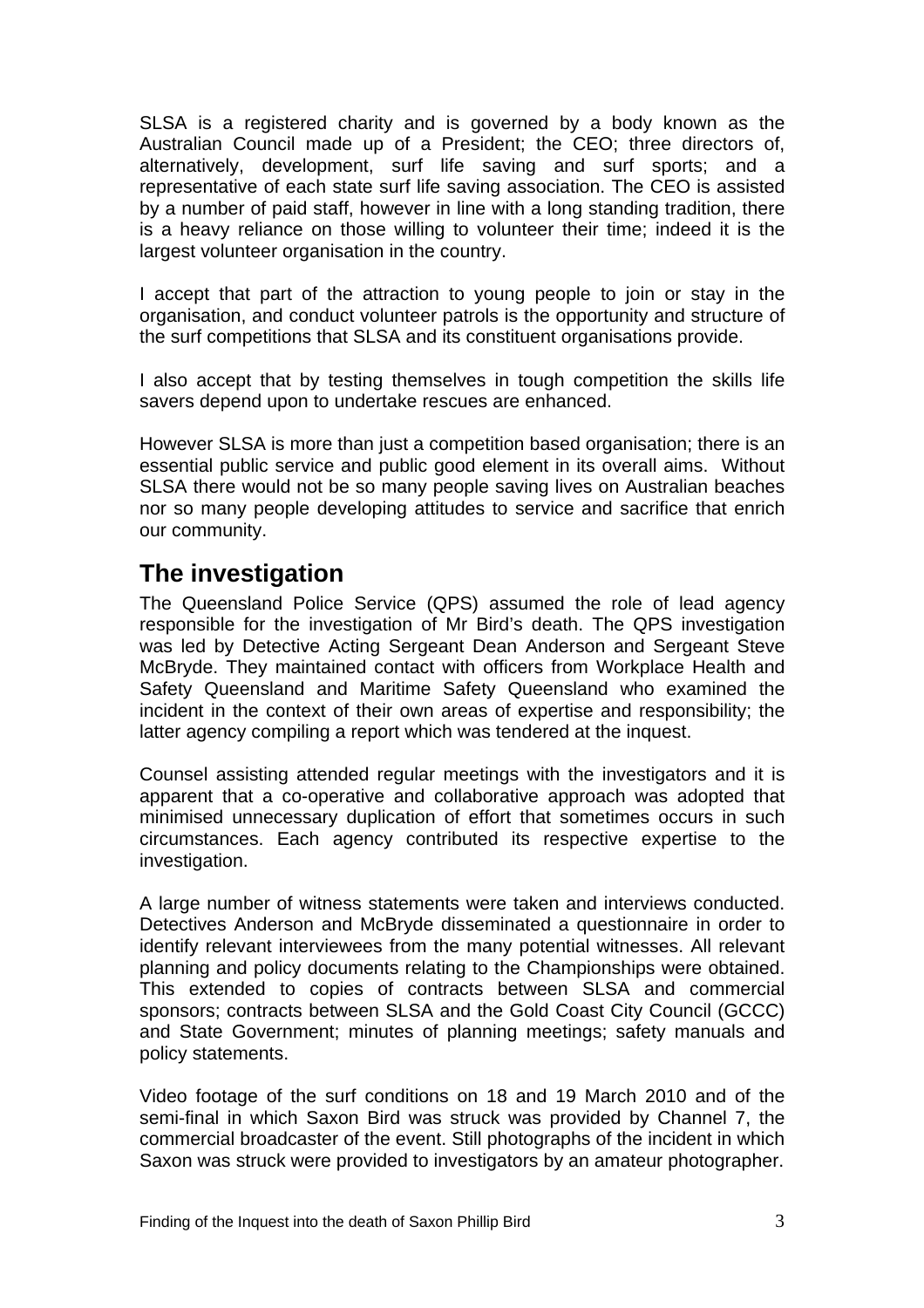<span id="page-5-0"></span>At the conclusion of the QPS investigation Detective Acting Sergeant Anderson compiled a report which was tendered at the inquest.

SLSA conducted an internal investigation and provided a copy of the findings to those assisting me. The organisation cooperated fully with the investigation from the outset and that cooperation and assistance continued throughout the inquest.

The family has acknowledged the respect and courtesy shown to them by the investigators.

As a result of the efforts of the various investigative agencies and SLSA I am satisfied that I was given access to all relevant material. I commend all involved.

# **The inquest**

A pre-inquest conference was held in Brisbane on 10 November 2010. Mr Johns was appointed counsel assisting and leave to appear was granted to the family of Mr Bird, the Surf Life Saving Association, Gold Coast City Council and Maritime Safety Queensland, who later withdrew.

An inquest was held in Brisbane over two sittings: the first for five days commencing 28 February 2011, and the second for three days commencing 9 May 2011. The court also heard an interlocutory application bought by the family on 25 March 2011. Evidence was heard from 31 witnesses and 301 exhibits were tendered. After the conclusion of the evidence helpful submissions were received from some of those granted leave to appear.

# **Social history**

Saxon Bird was born in Sydney on 4 November 1990 to his parents Dana and Phillip Bird making him 19 when he died. He is survived by them and his sister Arielle. After leaving school he commenced studying for a Bachelor of Business degree.

He had been involved in surf life saving since the age of nine when he joined the Queenslcliff club on Sydney's northern beaches He remained with that club and was competing in their colours when he died. Saxon quickly showed considerable talent, winning a NSW state medal in under 11 competition. He progressed to be crowned the under 15 and under 17 national surf champion and by the time he arrived at the 2010 Australian Championships he was the reigning NSW under 19 iron man champion. A member of the NSW high performance squad, the honing of his talent required extraordinary commitment and a disciplined approach to long hours of training. He was an elite athlete with a promising future in the sport.

Although noted for his particular strength as a swimmer, Saxon had spent many hours training on a surf ski and was considered very capable on the craft by his parents, coaches and other competitors. At the 2010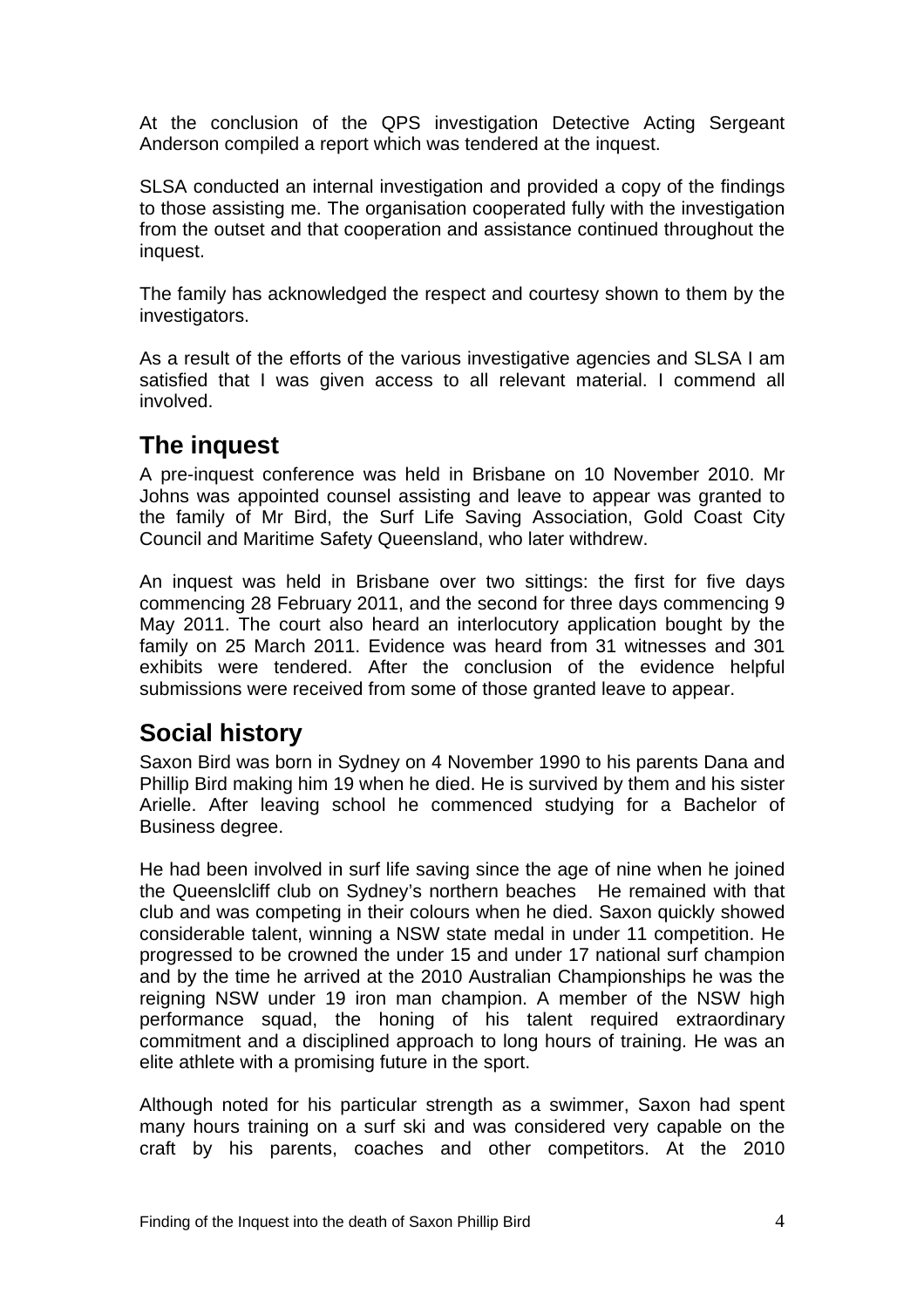<span id="page-6-0"></span>Championships he intended to compete in the surf swim, board, ski and iron man events in the under 19 division.

It is clear from the material tendered at the inquest that Saxon was liked and respected by a wide circle of friends and colleagues and that he was very much loved and is very much missed by his family.

# **The Australian Surf Life Saving Championships**

# *Venue*

The largest of the surf sports events organised by SLSA is the annual Australian Surf Life Saving Championships (the Championships). It has been held annually and without interruption since 1915. In 2010 it was scheduled to run from Tuesday 16 March to Sunday 21 March inclusive.

In the preceding three years the event had been held at Scarborough in Western Australia but in 2010 was staged at Kurrawa on the Gold Coast. The event was not new to Kurrawa having been held there in 2006 and on many occasions prior.

The family submitted that Kurrawa and adjoining beaches were inherently dangerous and an unsuitable venue for the Championships at which competitors of varying ages, experience and ability could be expected to participate. I am not persuaded that is the case: wherever the event is held, the organisers are obliged to ensure it is managed as safely as is reasonably possible. If the surf at Kurrawa is more frequently bigger and challenging than other beaches, that is something the organisers would have to plan for.

Similarly, when as in 2010, the Championships are run in surf affected by a cyclone, the organisers have to be alert to any changes this might warrant to the way the carnival is conducted. I am not persuaded, (and indeed I don't understand the family to have submitted) that the event should never have been held at Kurrawa or that it should have been cancelled or moved when it became known a cyclone off the coast of North Queensland might affect the surf.

# *Policies and planning for the 2010 Championships*

SLSA policies and procedures that apply to each surf sports event are contained in the Surf Sports Manual (the Manual).

# **The (ACE) Committee**

The Australian Championships Executive Committee (the ACE Committee) was referred to in the Manual as the "*organising committee*". It was charged with the planning and delivery of the 2010 Championships. This included the management of predominantly logistical issues such as venue layout, staffing, sponsorship and engaging suppliers. Decisions made by the committee were mainly tasked to paid SLSA staff, two of whom sat on the committee.

The 2010 ACE Committee members were: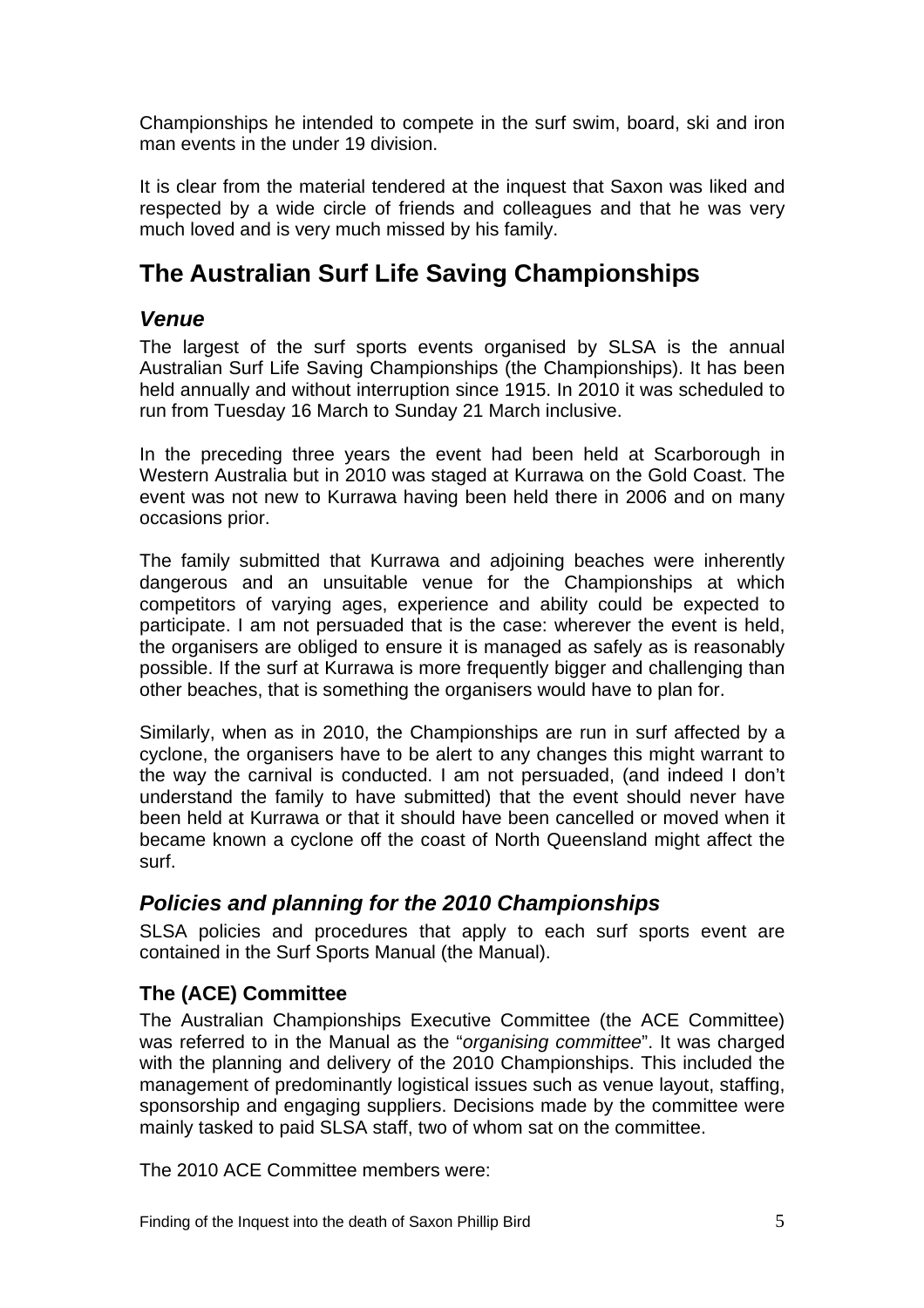- <span id="page-7-0"></span>• David Thompson: Director of Surf Sports (Chairman)
- Grant Baldock: General Manager Sport (full time employee and acting as delegate for the CEO)
- Sally Fitzsimmons: Competition Manager (full time employee)
- John Brennan: Championship Referee
- Ken Bird: Protocol Officer
- Graham Bruce: Logistics Officer

In the lead up to the 2010 Championships the ACE committee met monthly and minutes of these meetings were tendered at the inquest. Relevantly for these proceedings, the minutes record some discussion in relation to the organisation of alternative venues and note that the Emergency and Safety Plan was in the process of being updated.

## **The Carnival Committee**

The role of a "*competition committee*" is also set out in generic terms in the Manual. A requirement for such a committee was established following the death of Robert Gatenby in a surf boat accident at Kurrawa during the 1996 Championships. The Manual makes it clear the intention was to ensure there was a body responsible for the implementation of safety and contingencies prior to, and during, an event.

In practice the competition committee for the Championships convenes when competition is imminent. It was charged with the safe conduct of the Championships and the oversight, and if necessary implementation, of the Contingency Plan, Safety and Rescue Guide and Evacuation Plan (together, the Safety Plans). Neither the Manual nor any of the Safety Plans detail how decisions are to be made by the committee. The evidence at the inquest was that its members sought consensus. Presumably, were this not possible, the majority view would prevail with the chairman having a casting vote if necessary.

The Carnival Committee for the 2010 Championships consisted of:

- David Thompson: Director of Surf Sports (Chairman)
- Grant Baldock: General Manager Sport (acting as delegate for the CEO)
- John Brennan: Championship Referee
- Darren Moore: Safety and Emergency Services Coordinator
- Graham Bruce: Logistics Officer

The committee met at least twice daily during the Championships along with a number of others including area referees and advisors on specific issues. The President and CEO of SLSA were also present at some meetings (notwithstanding that the CEO had a proxy on the committee). As recommended by the 1997 changes, the committee was provided with a private space in which decisions could be made away from the distraction of the throng of officials and competitors.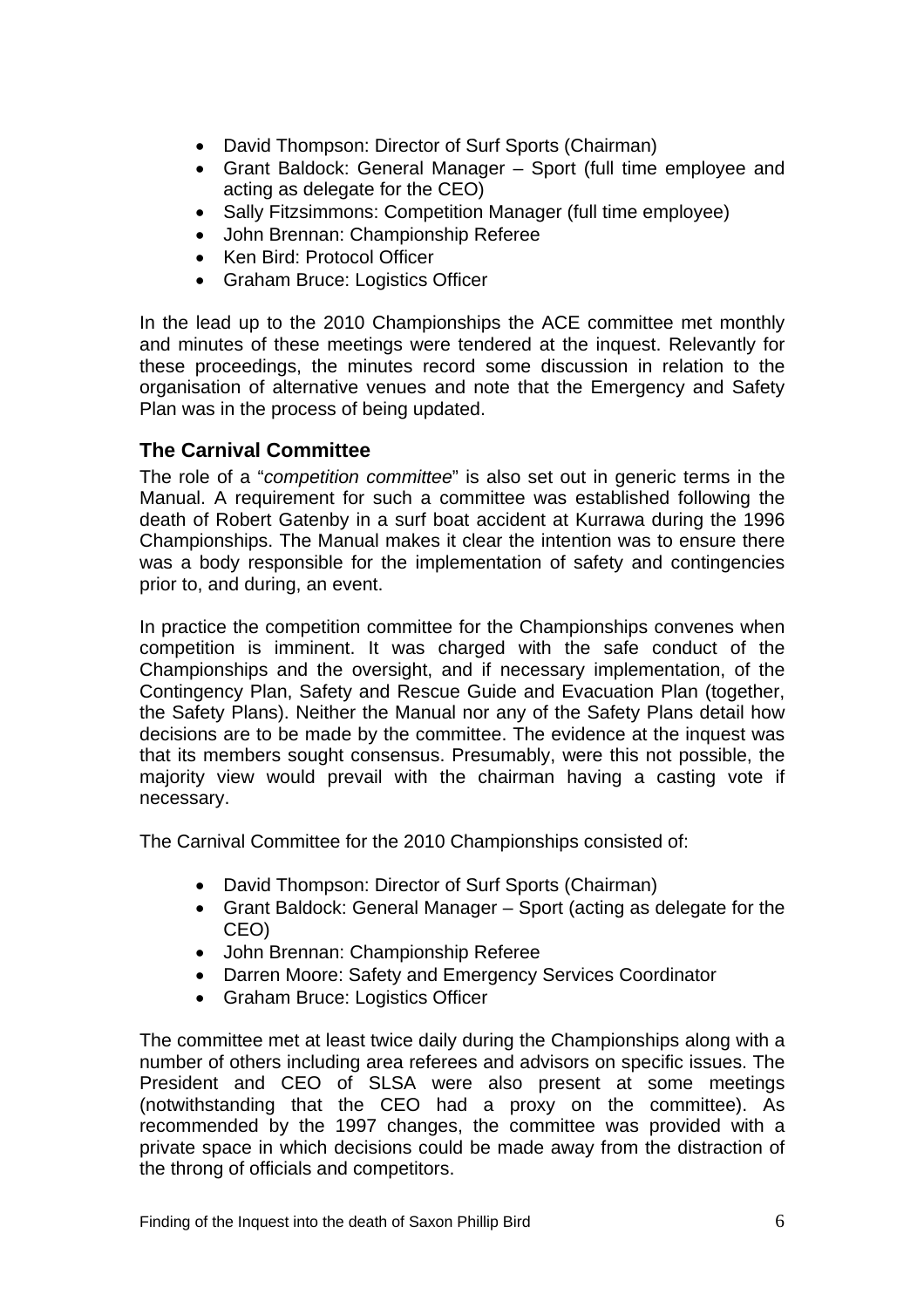The Manual confers the power to postpone, cancel or relocate the Championships (wholly or in part) solely on the Carnival Committee. The decision of the committee is not reviewable and it answers to no other person or body of people within SLSA.

The Safety and Emergency Services Coordinator was a position established in 1997 and charged with overseeing the compilation and implementation of the Safety Plans. The person holding this role was purposely excluded from the ACE committee in order to assist with the perception of any conflict of interest between issues of safety and commercial considerations.

In 2010 the Safety and Emergency Services Coordinator was Darren Moore, a serving NSW police officer and surf life saver of many years experience. He served in this position on a volunteer basis, as had been the case when he performed the role of assistant to the coordinator at the previous two Championships and when performing the role at a state level with NSW.

Although highly qualified and experienced in surf life saving matters generally and in this role, it was acknowledged that Mr Moore did not have any formal training in coordinating marine search and rescue operations. Nevertheless, I do not accept the assertion in the family's submission that because he had no formal qualifications, Mr Moore was unable to provide any meaningful evaluation of the dangerous nature of the surf conditions. I am unaware of the existence of any formal qualifications relevant to that task. In any event, I consider Mr Moore's practical experience in competing in the surf and officiating at surf carnivals at a high level appropriately equipped him for that function.

The hundreds of officials involved in the running of events at the 2010 Championships were arranged into a hierarchy, atop which sat the Carnival Referee, John Brennan.

The beach at Kurrawa (and later at North Kirra) was divided into competition arenas, each assigned an Area Referee answering directly to Mr Brennan. This included a referee assigned to oversee the surf boat arenas and another to oversee the use of power craft. The Open area, being the largest, was further sub-divided into two sections, each with a referee. Each area or section was assigned a chief judge, assistants to the judge and referee, a starter and numerous other officials including first aid and competitor liaison officers.

The hierarchy of officials was designed so that information could be fed through recognised channels and ultimately reach Mr Brennan. The inquest heard that direct approaches were sometimes made to other members of the Carnival Committee. Indeed Mr Moore saw it, properly, as his role to seek out opinion from officials.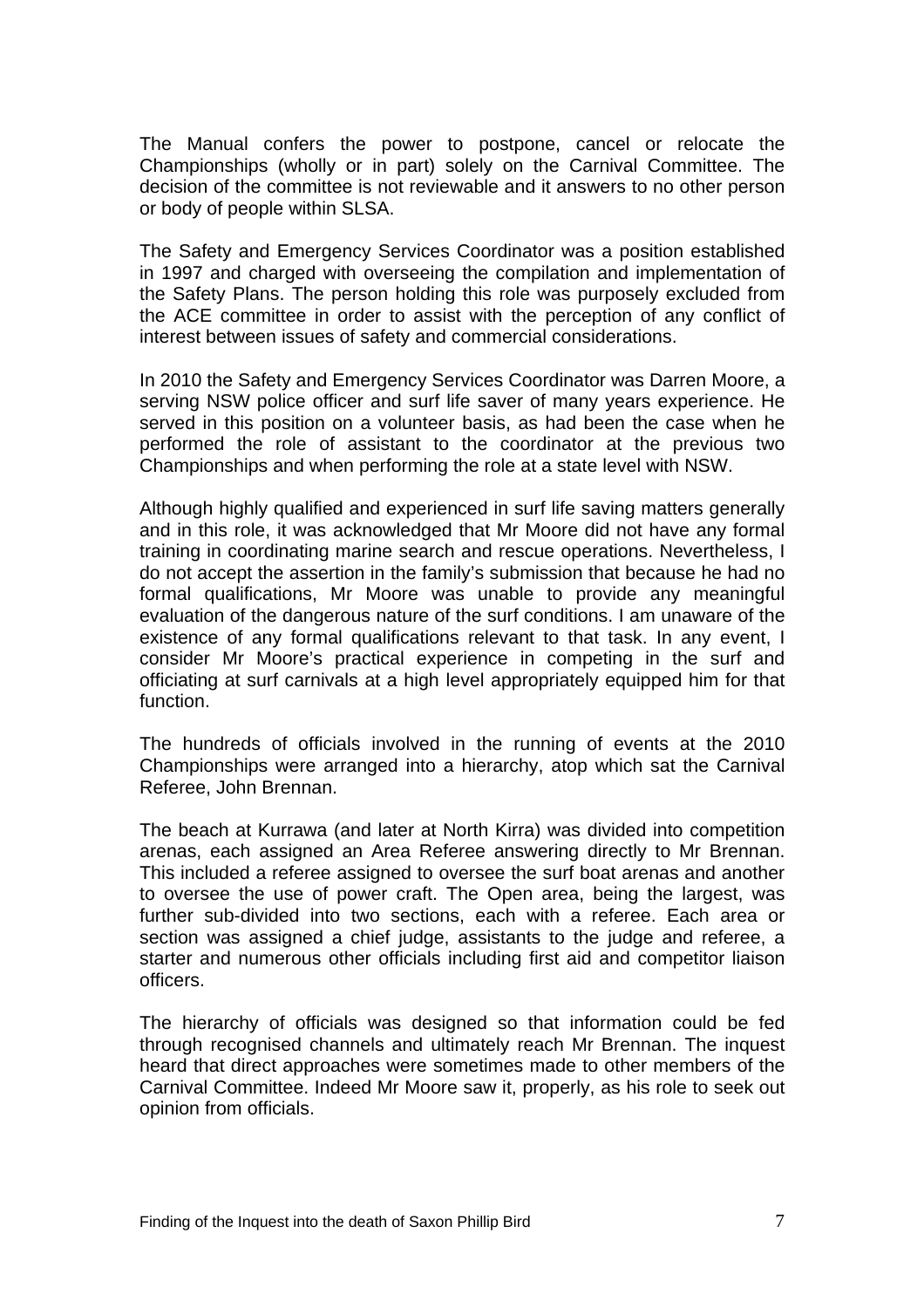### <span id="page-9-0"></span>**Surf Sports Manual**

The Manual sets out the framework by which carnivals are to be planned and run. It sets out the following principles:

#### *Preliminary*

*The provision of safety management is vital to the conduct of all SLSA competitions.* 

 *…* 

*At all competitions, the organising group conducting the competition shall provide sufficient and properly equipped and qualified water safety personnel (at each venue) as required by the appropriate life saving authority.* 

*If an emergency arises during a competition, correct control and discipline shall be maintained under the direction of the Referee or Safety and Emergency Coordinator."* 

#### *Safety and rescue plan.*

*A safety and rescue plan relevant to the scope of the competition being conducted is essential to the sound planning process. The plan should ensure appropriate procedures are in place if an emergency occurs during a competition.* 

*The contents of a plan may include the following sections:* 

#### *Implementation*

*Proper command and control needs to be maintained in an emergency or major incident. It is essential that the instructions outlined in the plan are widely communicated and that the personnel who have the authority to activate the Plan are identified. In this regard, the key persons usually are the Referee, the Safety and Emergency Coordinator and the Competition Organiser or the Event Manager.* 

#### *Water Safety*

*The Water Safety Coordinator(s) and emergency safety personnel (including IRBs) need to be appointed and operate as per their position description. In addition, liaison and rescue protocols need to be identified and promulgated.* 

### *Competition Contingency Plan*

*If adverse weather conditions prevent the conduct of either a part, or the whole of a competition, it is essential that a clear and simple Contingency Plan be established to enable assessment of the conditions and, if appropriate, the safe completion of all competition.* 

*The major threat for the conduct of open water competition relates to the advent of adverse weather conditions, either before or during the competition. Adverse weather can create extremes in heat or cold, storms, dangerous surf or swell and associated dangers for*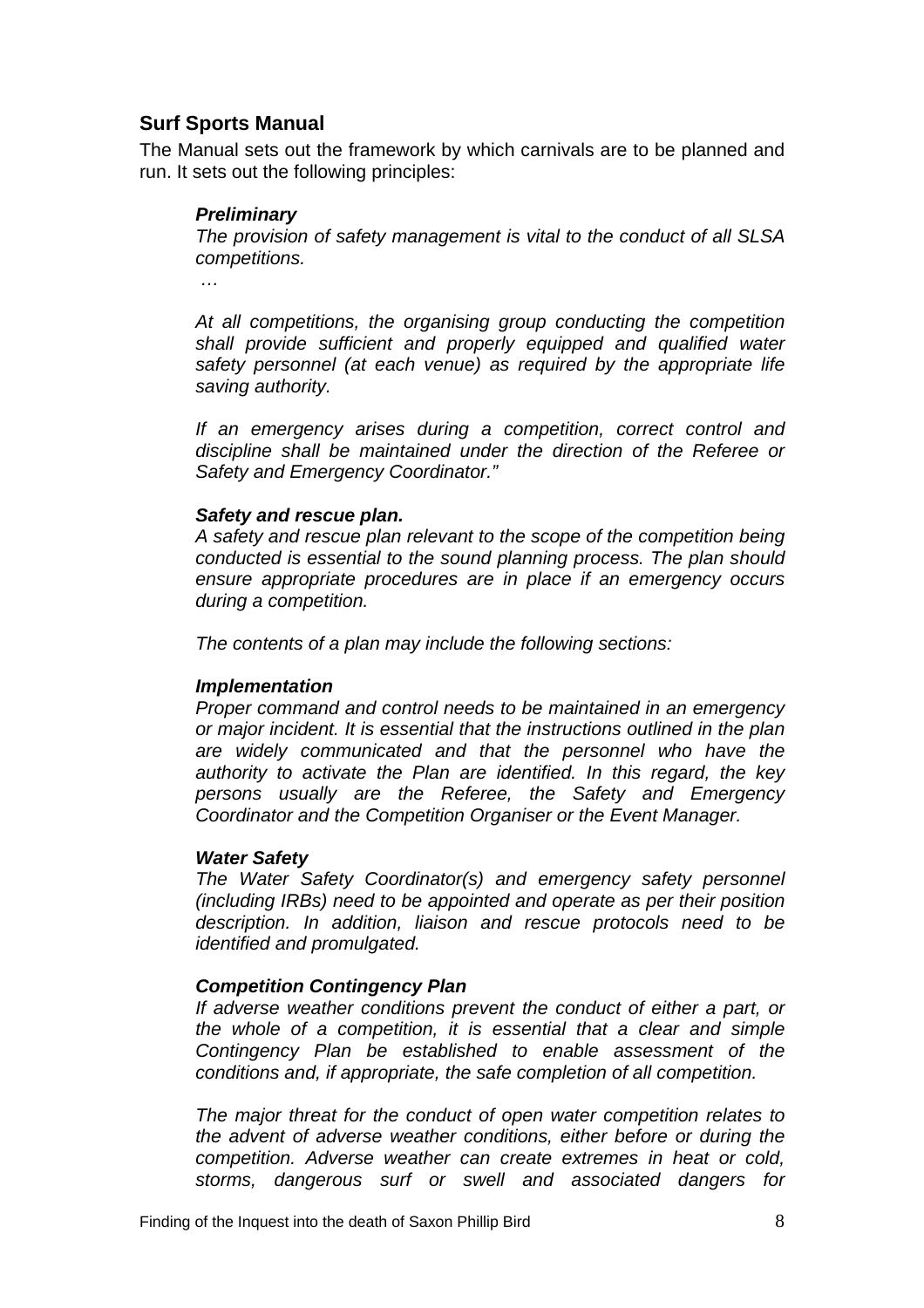*competitors. Secondary natural threats are considered less likely, although man-made disasters, such as pollution of the surf and beach should not be discounted.* 

*The following is put forward in SLSA policy as a draft Contingency Plan for surf life saving competitions:* 

#### *Potential Threats*

- Adverse weather
- Disasters

#### *Weather Forecasting*

*Weather forecasts will be used by the Competition Committee (refer Section 12) to assist in the decision making. As the weather develops, more regular bulletins and information needs to be obtained depending on the situation. Subject to the size of the competition, and risk factors present, weather monitoring should commence approximately one week prior to the start of the competition. If the competition extends beyond one day, the Competition Committee should obtain weather forecasts each morning and evening.* 

#### *The Chain of Command and Decision making*

*The Competition Committee shall determine the response to hazards as they occur, or otherwise as required. The sole responsibility for suspension, cancellation, postponement or relocation of part or all of the competition rests with the Competition Committee.* 

*The decision to enact the Contingency Plan is the responsibility of the Competition Committee. The Referee is solely responsible to the Competition Committee for the recommendations concerning competition safety.* 

#### *Alternative Locations - Contingencies*

- *Alternative similar (surf) location(s)*
- *Emergency locations protected water*

#### *Aim and Principles of Relocation*

*The aim of relocating to an alternative venue is to ensure that the competition may be safely conducted within the timeframe set down. If water conditions prevent water-based competition, and the beach itself is unaffected, then only water events may need to be relocated.* 

#### *Outline Plan*

*There are four primary options:* 

- *Complete relocation of the competition.*
- *Partial relocation, where only those events considered unsafe will be relocated.*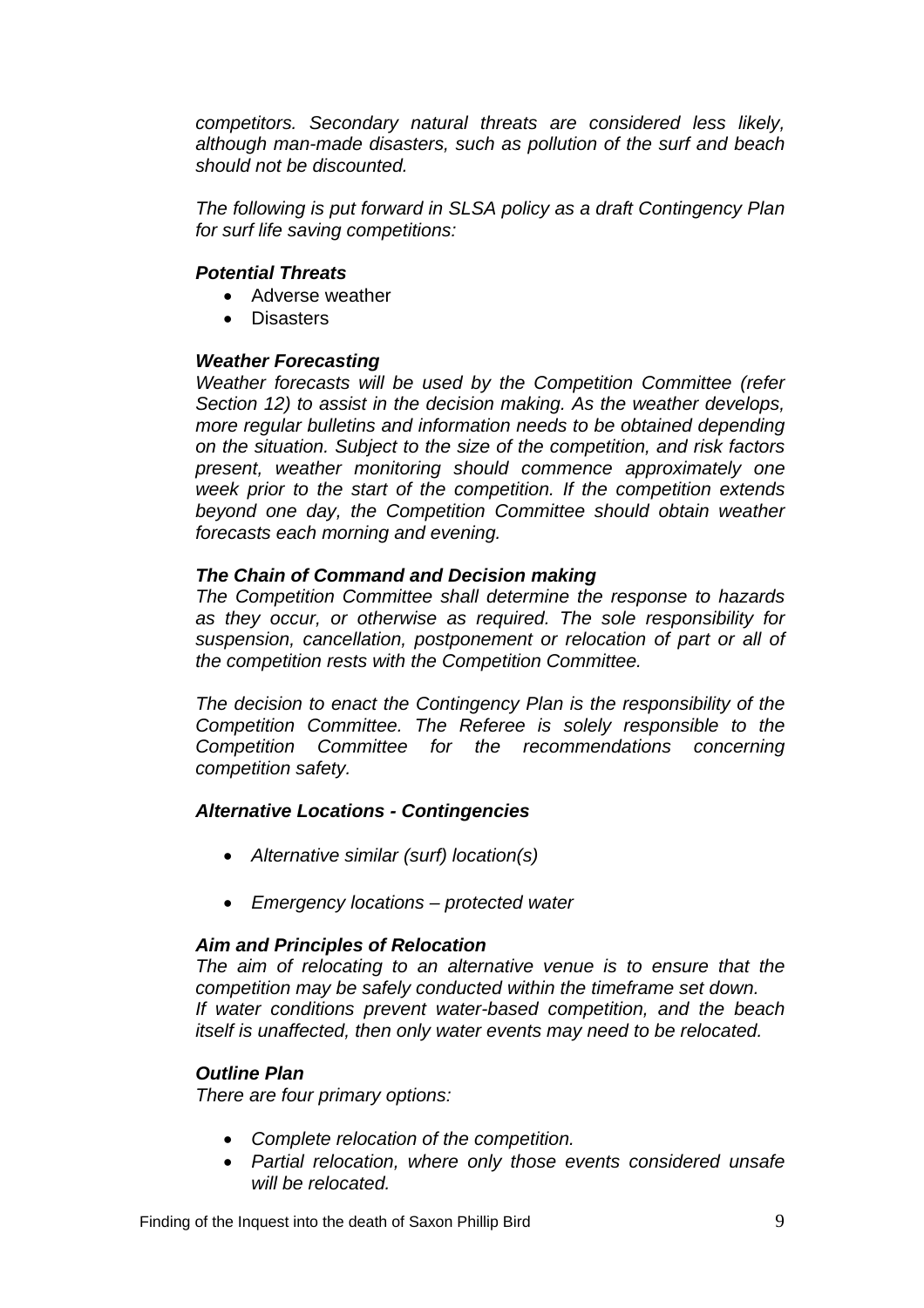- *Postponement of part, or all, of the competition to a later date.*
- *Cancellation of part, or all, of the competition.*

#### *Action in the event of Death or Serious Injury*

*In the event of death or serious injury to a competitor or spectator during the period of the competition the Referee is responsible for any immediate decision to suspend or postpone competition. The Safety and Emergency Coordinator is responsible to the Referee for handling the situation. Once the situation is assessed, the Referee shall make recommendations to the Competition Committee."* 

A set of safety plans was in place for the 2010 Championships.**[5](#page-11-0)** It is appropriate here to note the relevant parts of the safety plans:

#### *Aim and Principles of Relocation*

*The aim of relocating to an alternative venue is to ensure that the Championships can be safely conducted within the time frame set down. A Risk Assessment will be conduct (sic) to ensure as many events as possible remain at Kurrawa…..*

It was acknowledged by various officials when interviewed by police that the second sentence of this passage is unfortunately worded. This section of the plan was amended for the 2011 Championships.

Much was made at the inquest of the following passage in the contingency plan:

*The decision to relocate is to be made as early as possible, preferably on the day before. For each option the timings are as follows:* 

> *To relocate the whole carnival to another location the decision must be made by no later than 12:00 midday on the day 7 days preceding the Championships.*

> *To relocate part of the Championships the decision must be made by no later than four hours prior to the start of competition at the alternative venue, but preferably on the day before.*

The plan goes on to say:

*Obviously, relocation of only part of the Championships could take less time dependent on the size of the relocation.* 

The relevance of this passage to the events of 2010 is addressed below.

The 2010 contingency plan states:

<span id="page-11-0"></span> $\overline{a}$ **<sup>5</sup>** Exhibits C8, C9, C10 and C11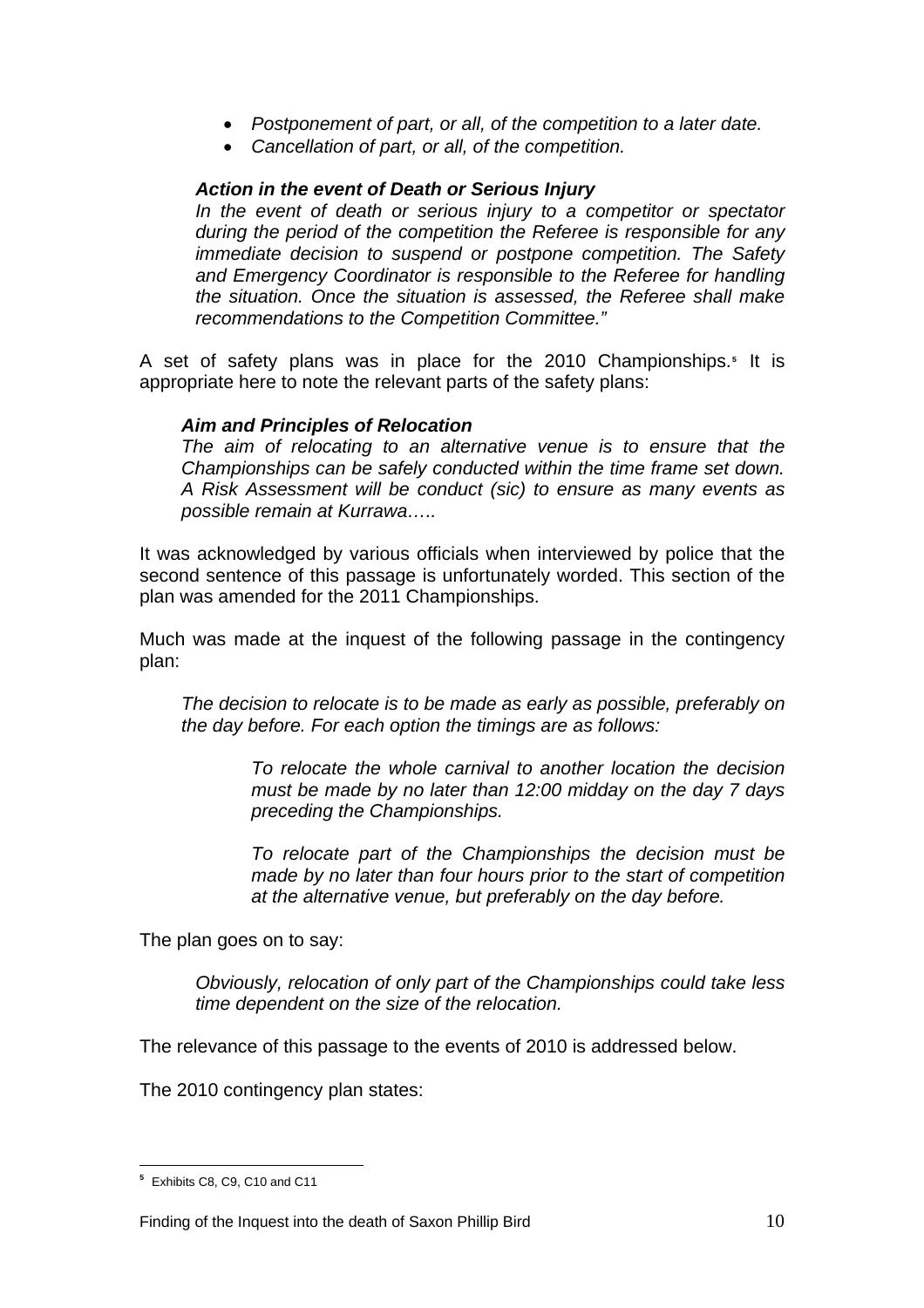*In the event of the presence of natural or manmade hazards, particularly adverse weather conditions preventing the conduct of part or all of the competition events, it is essential that a clear and simple contingency plan be established to enable the competition events to be completed. The major threat identified by the contingency plan is adverse weather from prevailing cyclonic conditions, either before or during the Championships.* 

The evidence given at the inquest is that members of the Carnival Committee were mindful that cyclonic weather conditions offshore could cause difficult surf at Kurrawa Beach during the Championships. In order to address issues arising from this the contingency plan set out the chain of command for decision making:

#### *The chain of command in decision making:*

*The Carnival Committee will determine the response to the threats as they occur, or as required. The sole responsibility for suspension, cancellation, postponement or relocation of part or all of the Championships rests with the Committee……* 

*The decision to enact this contingency plan is the responsibility of the Committee. The Referee is solely responsible to the Committee for recommendations concerning competition safety.* 

*The Safety and Rescue Guide developed for this event is to be applied by the Referee in making the recommendations in consultation with the Safety and Emergency Services Coordinator.* 

The 2010 contingency plan identified the alternative surf locations for 2010 as being:

- *1. North Kirra Beach;*
- *2. Burleigh Heads.*

Emergency locations for protected waters are identified as:

- *(a) Redcliffe (surf boats only);*
- *(b) Marine stadium (Southport Spit);*
- (c) *Tallebudgera Creek.*

In respect to weather forecasting, the 2010 contingency plan states:

#### *Weather forecasting*

*Weather forecasting will be used by the Committee to assist in the decision making. Forecasts will be provided by the AVFAX and the Internet on request. This is the responsibility of the Safety and Emergency Services Coordinator, who will disseminate the information to the Committee at regular intervals, or as required.* 

*As the weather develops, more regular bulletins and information will be provided, dependent on the situation.*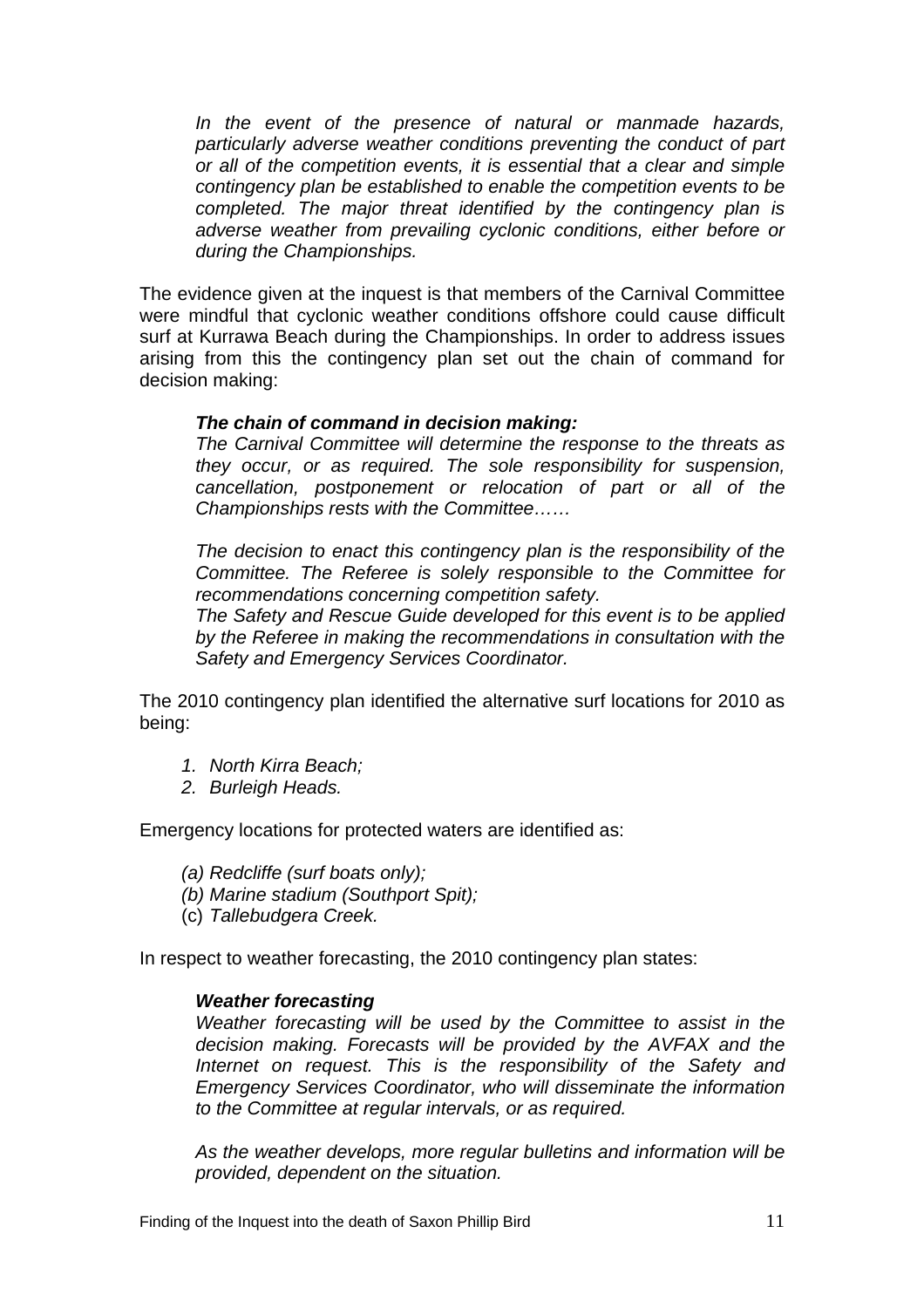*Monitoring weather should commence approximately one week prior to the start of the Championships.* 

*The Safety and Emergency Services Coordinator shall provide a weather forecast each morning at 7.00am and a further update later in the day to the Carnival Committee. The Contingency Plan provides that the Carnival Committee may:* 

*(a) reschedule the program;* 

*(b) use an alternative competition arena at Kurrawa;* 

*(c) move the carnival arenas north or south along the beach;* 

*(d) partial relocation away from Kurrawa;* 

*(e) complete relocation of the Championships.* 

The 2010 safety and rescue guide ("the guide") sets out a risk assessment process, consisting of:

*(a) hazard identification;* 

*(b) risk determination;* 

*(c) development of an action plan;* 

*(d) review/monitor the situation;* 

*(e) report.* 

It states:

*"(a) big surf conditions are more hazardous than small surf conditions; (b) some events, such as the surf swim, are inherently less dangerous than, for instances, a surf boat race, while at the same time taking into account beach conditions, marine stingers or even available daylight."* 

The guide set out a requirement that the Safety and Emergency Services Coordinator complete "arena assessment sheets". These sheets allocated a grading of risk to various elements, including the age, ability of competitors, nature of event and weather and sea conditions. The sheets completed by Mr Moore were tendered at the inquest.**[6](#page-13-0)**

The guide also sets out procedures to be used in respect to:

"*(a) major event; ...*" *(c) death;*  ... *(h) missing person; missing person in the water; resuscitation* 

On their face, the Safety Plans drafted by Mr Moore for the 2010 Championships adequately addressed the requirements as set out by the Surf Sports Manual. The issue for determination is whether the practices adopted

<span id="page-13-0"></span> $\overline{a}$ **<sup>6</sup>** Exhibit C16

Finding of the Inquest into the death of Saxon Phillip Bird 12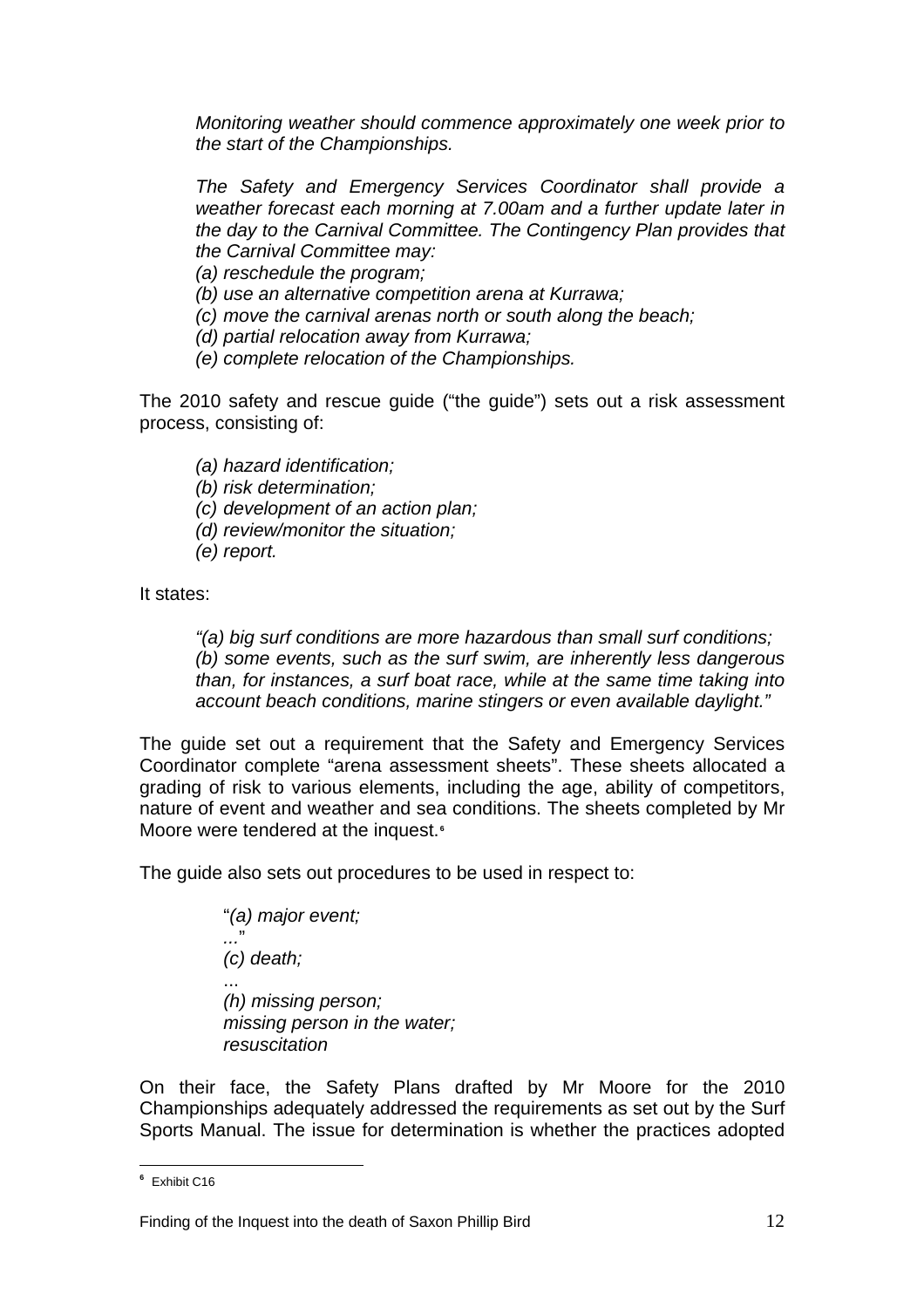<span id="page-14-0"></span>by individuals and committees during the 2010 Championships were in accordance with those documents. This will be dealt with later in these findings.

# *The QPS involvement*

The Queensland Police Service allocated a Sergeant and two, two officer crews to police the carnival. Sergeant John Kazmierowicz, was the officer in charge. He gave evidence at the inquest. In the early part of 2010 he had attended two meetings of those involved with preparation for the Championships including the SLSA site manager, Craig Williams, and representatives of the GCCC.

Sergeant Kazmierowicz told the inquest that he had no formal training in the management of search and rescue operations on water, although during his service on the Gold Coast he had been called to deal with searches for, and recovery of, the bodies of numerous drowning victims. He had no background or experience in life saving or surf sports.

The District Officer for the Gold Coast at the relevant time was Superintendent James Keogh. He also gave evidence at the inquest and confirmed that prior to the carnival he had approved a QPS operational order for the event to which was annexed a copy of the SLSA Safety Plans. As someone with an extensive background in surf life saving himself he was well placed to critically appraise these documents. Superintendent Keogh was kept updated throughout the carnival through the monitoring of incident logs and contact with Sergeant Kazmierowicz.

In the lead up to the carnival Darren Moore met with two officers from the Gold Coast water police and they discussed how the water police would respond in the event that a person went missing. There is no doubt that the Gold Coast water police had superior resources and expertise to take charge of a protracted search and rescue but of course being based at Southport and having responsibility to patrol the length of the Gold Coast there was no certainty they could respond in a sufficiently timely manner in an emergency. Superintendent Keogh's view was that as the water police were to take control of any search he saw no problem with Sergeant Kazmierowicz' lack of surf life saving or search and rescue experience.

# *Events as they unfolded*

## **Surf conditions prior to 19 March**

As mentioned earlier, one of the important tasks for Mr Moore in the lead up to the Championships and for their duration was to collate information on weather and surf conditions and advise the Carnival Committee. He told the inquest he did this by monitoring a range of different sources including the Bureau of Meteorology (BOM) and various websites.

At the inquest much attention was given to the weather patterns affecting the Gold Coast in the week leading up to 19 March 2010. The most obvious of these was Cyclone Ului which had formed in the South Pacific the previous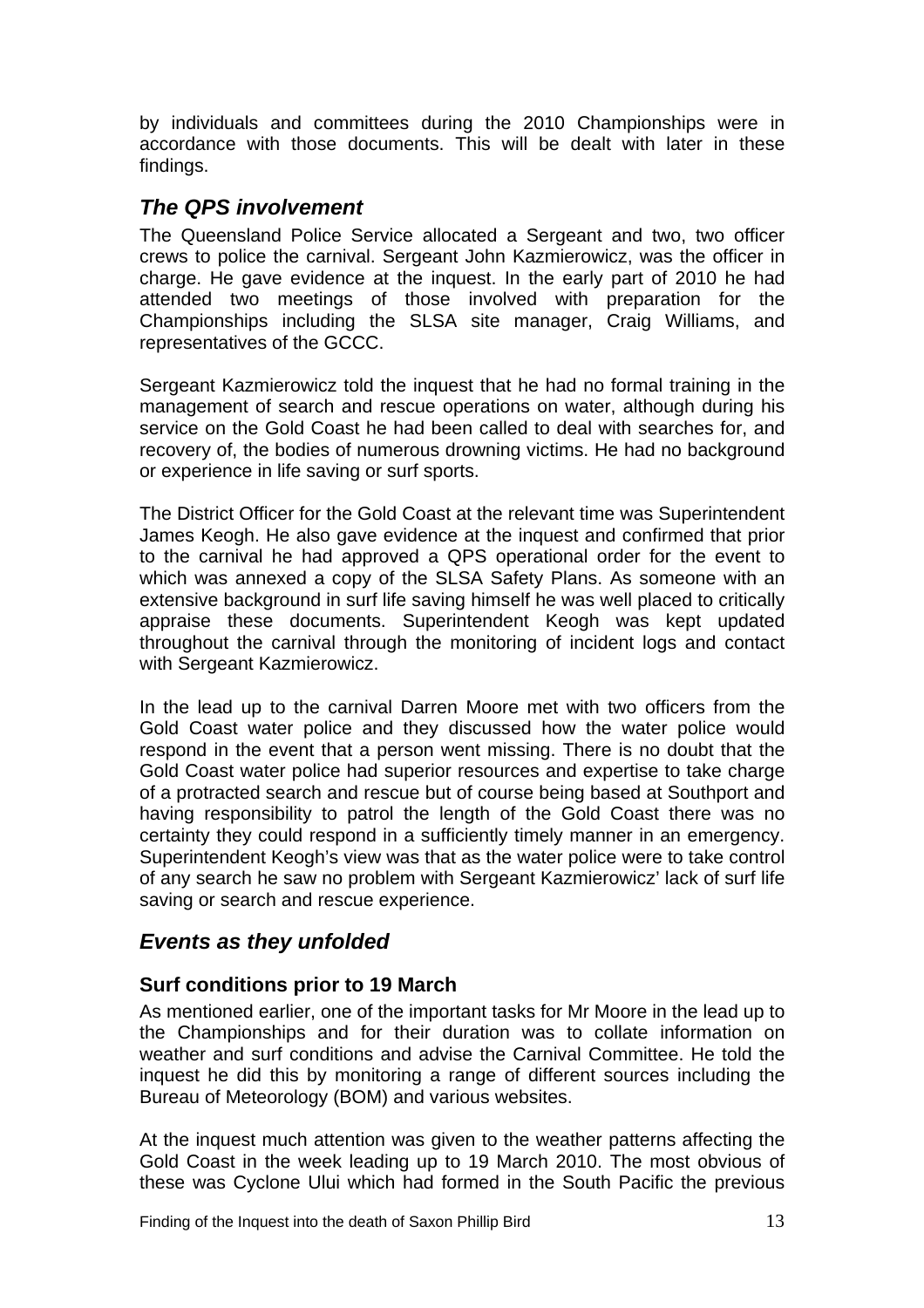<span id="page-15-0"></span>week. In the week commencing 13 March it followed a relatively consistent, slow, south-westerly path. By the morning of 19 March it was around 550 nautical miles north east of Mackay. Focus was also placed on the effect of a high pressure weather system pushing up from the south over the same period.

The BOM forecast that the swell size at Kurrawa was likely to increase as the week progressed. Mr Moore's report to the Carnival Committee on Tuesday 16 March predicted seas of 3.5 metes on Friday 19 March, 4.0 metres on Saturday and peaking at 5.0 metres on Sunday. The actual swell size and conditions as recorded by Mr Moore as the week progressed showed the forecasts to be largely accurate, at least through to Friday 19 March. All of the officials who gave evidence or were interviewed about the issue, with one exception, were aware of the forecast and expected wave height and power to increase as the week progressed.

The exception to this general consensus was the view of Mr Brennan. He gave evidence that he believed the surf conditions were at their peak on Thursday 18 March and were likely to ease thereafter. He maintained in evidence that the conditions on Friday in fact reflected his forecast. This is inconsistent with the evidence of other witnesses who said the surf conditions on Friday morning were at least as difficult as they had been on Thursday. Importantly, it is inconsistent with the Arena Assessment sheets prepared by Mr Moore and signed by way of acknowledgement by Mr Brennan. These sheets show that Mr Moore estimated the swell to be 2.4 metres high at 3:00pm on Thursday and 2.7 metres high at 6:00am on Friday morning. Mr Moore explained that he made these estimates by going to the beach and observing the height of the waves at the point they were breaking.

Mr Brennan sought to justify the inconsistency between his expectations and the BOM forecasts by explaining that he relied on local knowledge and experience; his interpretation of the raw metrological data on the BOM site; and the greater weight he placed on another website's prediction. He said he countersigned Mr Moore's assessment sheets simply because he understood it was Moore's role in the Carnival Committee structure to put forward the "official forecast". Apparently, he did not think to share his contrary view with the other members of the Carnival Committee.

### **Events of Tuesday 16 March**

At 12:00 noon the Carnival Committee met and Mr Moore outlined that it was expected the swell would increase throughout the week and forecast to peak on Saturday at over 4.0 metres.

As a result it was anticipated that the Championships would not be able to be completed at Kurrawa and alternative venues were likely to be needed for some of the water based events. Accordingly**,** Messrs Moore, Thompson and Baldock inspected alternative sites including Marine Park Stadium by helicopter.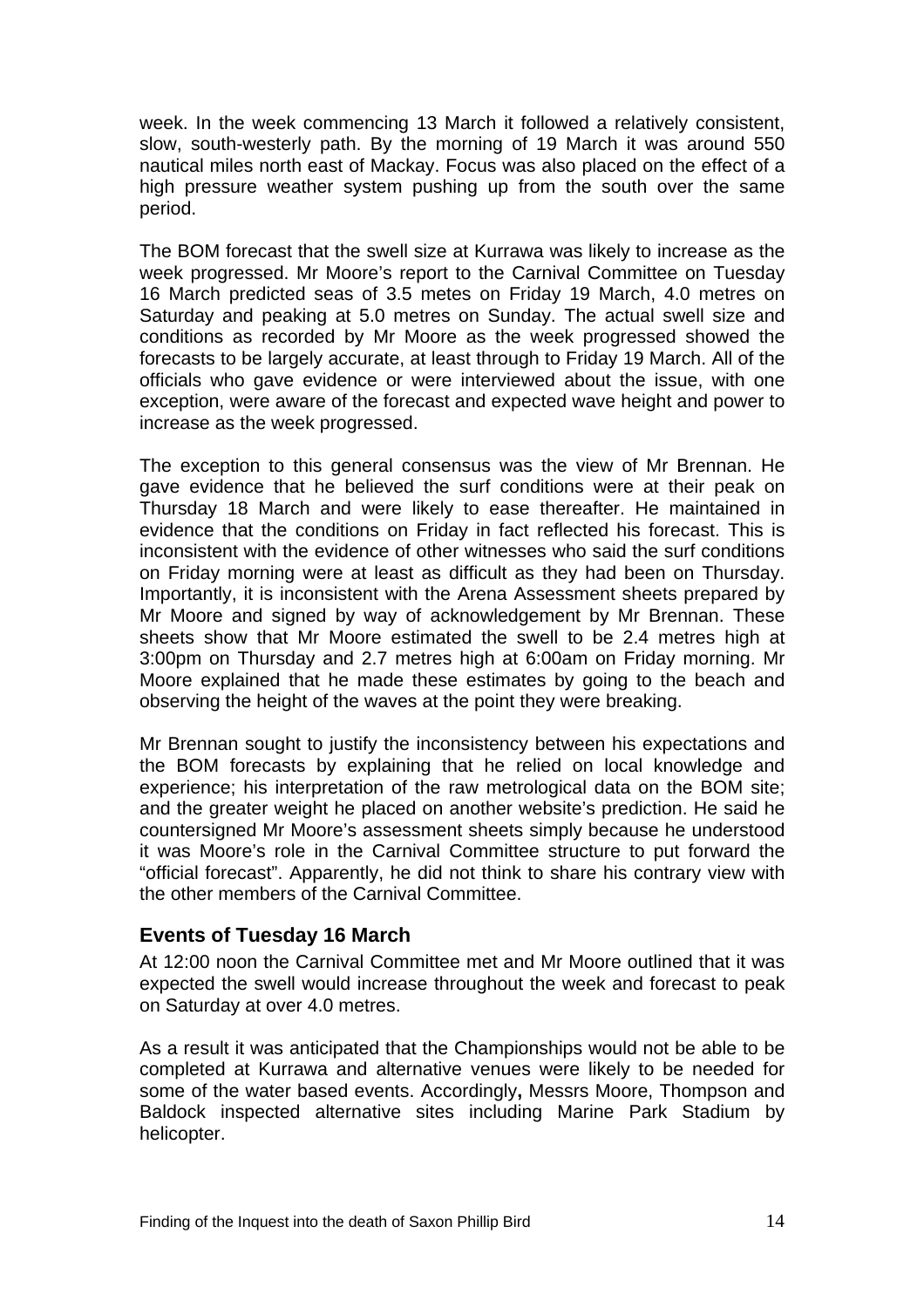<span id="page-16-0"></span>The Masters events were conducted on 16 and 17 March. The video footage shows large and powerful surf caused problems for some competitors. Some masters competitors gave evidence at the inquest and reported the surf was very powerful and challenging.

Michael Locke, who had competed in surf ski events at the Championships in each of the last 25 years, told the inquest that he and his wife competed in Masters ski events on the Tuesday and Wednesday. He arrived at Kurrawa on the Monday and spent some time watching the surf which he described as '*big and bumpy*'; so much so that he decided against training in it. He estimated the swell at six foot. He told the inquest that the surf on the Tuesday was "*still big*" but he was keen to race and completed his events. His wife also completed her races but Mr Locke noticed several other female competitors failed to finish.

Mr Locke described the conditions on Wednesday 17 March as '*slightly bigger, maybe up to 6 and a half foot, but breaking more consistently than the previous day'*. He noted that several crews in the women's double ski events were unable to get out through the inner break. Mr Locke went on to tell the inquest that in his estimation, the conditions at Kurrawa were bigger on each successive day of competition and at their peak in terms of both size and difficulty on Friday 19 March.

### **Events of Wednesday 17 March**

At the early morning Carnival Committee meeting alternative timetables and use of the lay day were discussed as a result of the increasingly rough conditions. Weather reports continued to reflect increasing swell through to Saturday.

Further discussions about alternative venues continued at the midday meeting. It was reported by one member that the main alternative still water venue, Marine Park Stadium, might be suitable for four areas to be set up and used if necessary. However, the evidence from Mr Thompson was that he had been aware since Sunday 14 March that another organisation had booked that site which meant it was unlikely to be available.

Shortly after this meeting Mr Thompson was contacted by Boat Referee Tony Haven who advised that the Boat Panel wished to meet to discuss surf conditions for the open and under age boat competition that was scheduled to commence the following day. Mr Thompson indicated he was too busy to meet with them and advised Mr Haven to tell the Boat Panel that concerns should be raised through the Carnival Referee, Mr Brennan.

At a regular briefing for team managers held at about 2:00pm, Mr Moore confirmed the forecast for increasing wave heights. He said in evidence that he advised the team managers that they should consider whether individuals or teams within their clubs should compete having regard to their skills and the increasingly challenging conditions.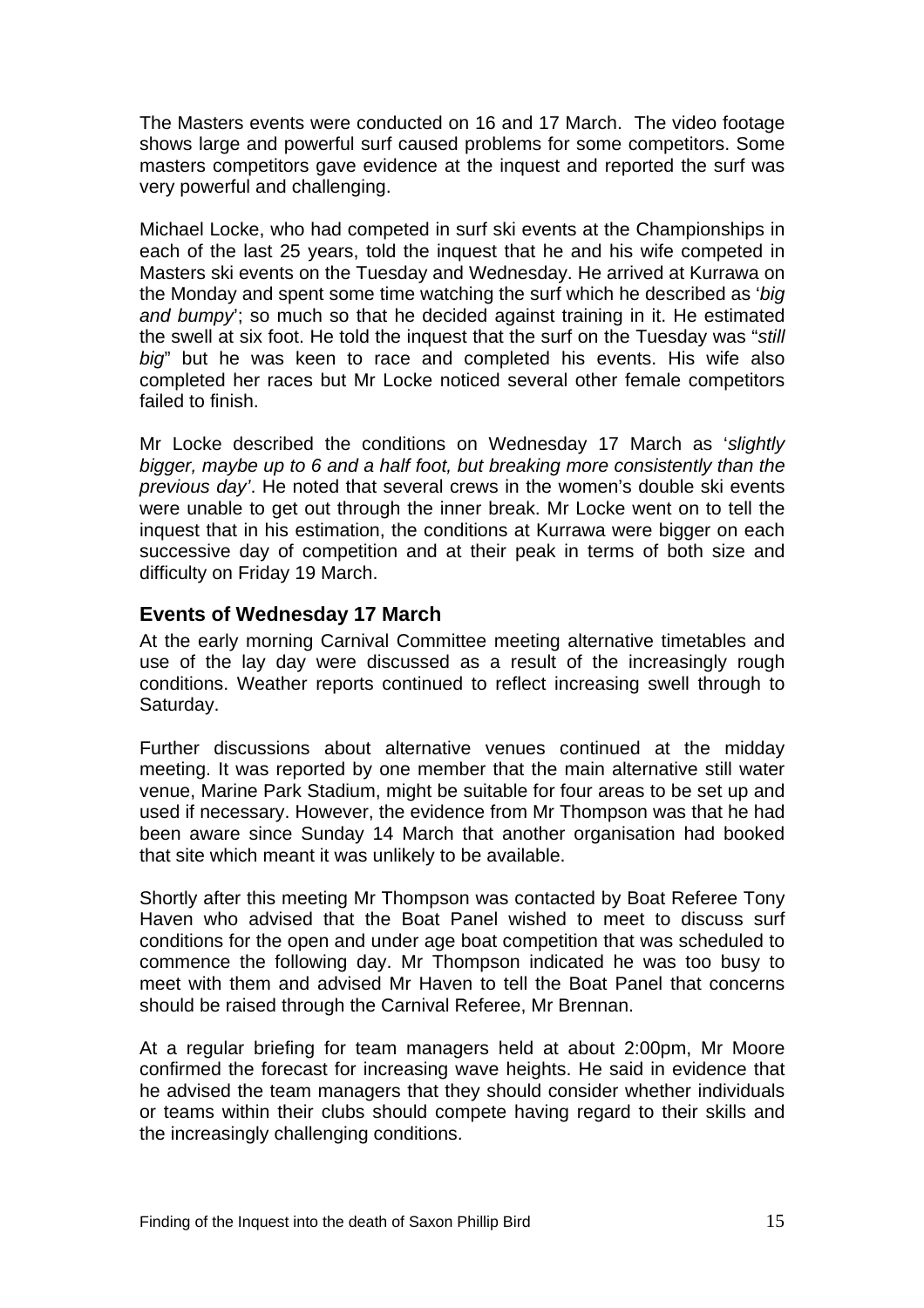<span id="page-17-0"></span>It is apparent that at least some of the boat teams continued to have concerns about the conditions they expected to confront the next day. The log kept by the Safety and Emergency Services Coordinator, Mr Moore, records that at 3:30pm Mr Haven spoke to him about "*concerns re program and expectations due to wave conditions*".

At about 4:00pm Mr Thompson's attempt to avoid meeting with the Boat Panel was undone when a number of them approached him as he was walking between venues. Mr Haven was also present. Apparently some of the group quite effusively articulated their view that the boat competition should be moved to North Kirra and that it would be unsafe to commence the competition at Kurrawa the next day. Mr Thompson remained steadfast in his view that it was not his role to intervene and advised them to discuss the issues with Mr Brennan. He challenged their assessment of the likely conditions by saying words to the effect; *"What makes you think your forecast is better than ours"?* 

Mr Thompson gave evidence of various reasons for his response, including that the Masters competition had proceeded over that day and the previous day without complaints; he accepted Mr Moore's advice that likely surf conditions on the following day did not suggest surf boat racing would be unduly dangerous; and that there was a pervasive culture within the boat competition to seek to manipulate the officials for tactical advantage. He nonetheless raised the Boat Panel's concern with the Carnival Referee, Mr Brennan, who discussed the issue later in the afternoon the Boat Area Referee, Mr Haven. The decision to proceed with the boat races at Kurrawa the following day was confirmed.

### **Events of Thursday 18 March**

On Thursday the daily early morning Carnival Committee meeting again focused on the expectation that the surf would be too dangerous for at least some of the events scheduled for Friday and Saturday. Accordingly, at about 8:00am Mr Baldock and Mr Ken Bird were detailed to review alternative venues.

The Boat Area Referee, Mr Haven attended the boat area before competition commenced and reminded the sweeps that in view of the conditions they should have regard to the competency of their crews when considering whether they should compete.

Notwithstanding this warning, soon after the surf boat events commenced, two rowers were injured. They were taken to hospital with precautions taken in case either had sustained spinal injuries, although after being examined they were not admitted.

A little later in the morning Mr Haven met with the Under 23 women's boat sweeps and advised that their events were being postponed due to concern about the competitor's ability to handle the conditions. He explained at the inquest that he was concerned that those competitors would not be strong enough to power their craft through the seas then being experienced.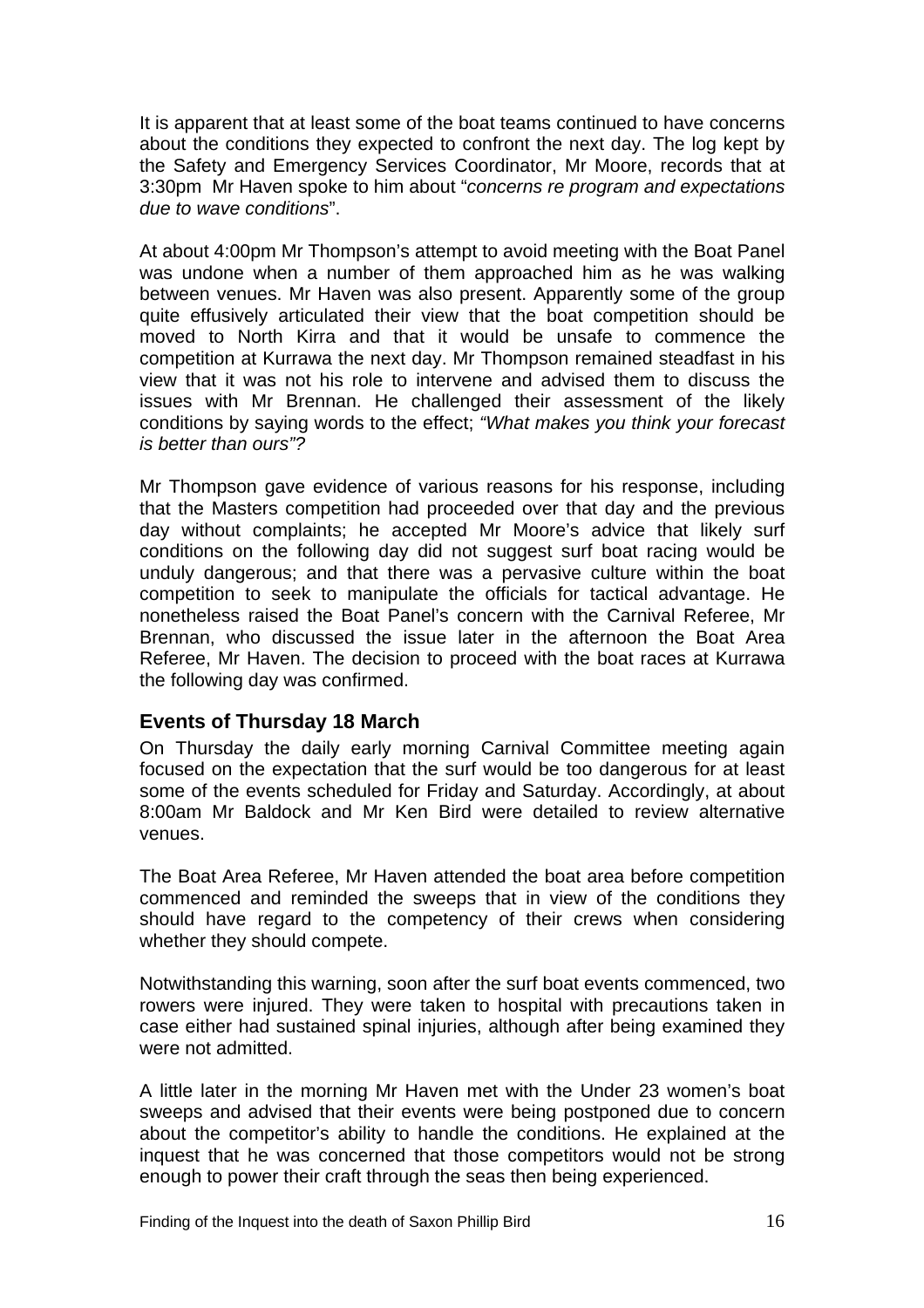<span id="page-18-0"></span>Later in the morning a protest was lodged by Whale Beach under 23 men's crew against *"unfair and unsafe conditions, rips especially in the Northern Area".***[7](#page-18-1)** They refused to start their race and were disqualified. The protest was dismissed by the Sectional Referee but an appeal was lodged with the Competition Appeals Committee. Pending the resolution of that appeal boat crews in the Southern Area also refused to race. The Competition Appeals Committee upheld the Whale Beach protest on the grounds of 'fairness' but noted that it has no jurisdiction in regards to the issue of safety which is a matter for the referee. It directed that all further Under 23 men's boat races be held in the Southern Area.

Mr Moore in his log noted; "*Boat area 1 surf conditions too big for U/23 males*"

Notwithstanding this decision, recorded vision of a boat race which proceeded in the Southern Area during the afternoon showed a violent collision in which one boat crashed over the other. The first boat was surfing in on a wave when it slewed across the face and sliced over the top of a boat rowing seaward. The bottom of the incoming boat slammed into the heads of two of the men in the other boat and both boats rolled over throwing all competitors into the foaming white water where all flail around until the two injured rowers are rescued. Remarkably no one was seriously injured. Nor was this an isolated incident. The recorded vision of other races shows similarly dangerous occurrences and numerous boats being capsized and sweeps catapulted from their craft.

Later in the afternoon, it was decided to move all further surf boat events to North Kirra the next day. It was also decided that all under 15 water based events and the R&R competition would also be moved there.

# **Events of Friday 19 March**

At the regular 6:00am Carnival Committee meeting on Friday Mr Moore reported that the waves had increased in size to 2.7 metres. Mr Thompson said in evidence that he observed the conditions and considered them very similar to that of the previous day and suitable for competition. Mr Moore testified that alternative venues were discussed and it was agreed they would reconvene if the sea worsened over the day. He was to keep events under close review.

About 8:00am Mr Moore assessed the under 17 area. He spoke with Mr Mowbray, the Area Referee, Mr Brennan and others on the beach. After observing the under 17 men's ski relay Mr Moore noted in his log that the "*paddlers* (were) *getting smashed"* and he came to the view that the under 17s competition should be moved. Mr Mowbray was of a similar view. He said in evidence that he considered:

<span id="page-18-1"></span> **7** Exhibit C33

Finding of the Inquest into the death of Saxon Phillip Bird 17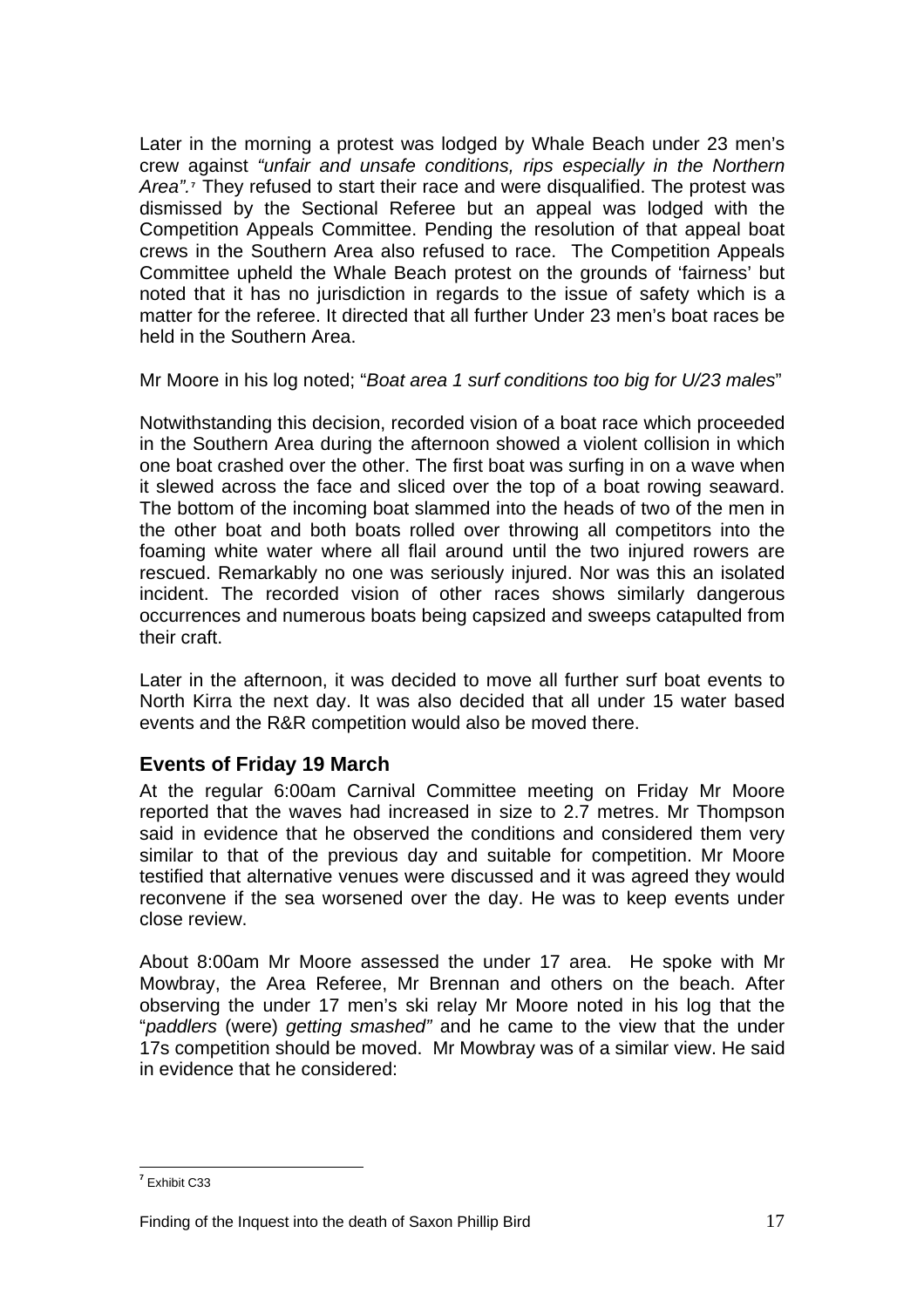*Events are going to take forever to get around and it's going to be a long day, and these - there could be possibly that someone here may get injured in these - in these conditions.* 

He also said in evidence that the waves at this time in that area were about 3.0 metres high.

At about 8:45am Mr Mowbray and Mr Brennan discussed those concerns over the radio. Mr Mowbray recalled that Mr Brennan told him to postpone all the events in the under 17 area and to come and meet with him up in the administration area behind the grandstand. Mr Brennan was meeting with Mark Fisher, Mr Moore and Mr Thompson when Mr Mowbray arrived. According to Mr Moore, "*that's when we decided to move the Under 17s to North Kirra."*

About 9:00 am Sergeant Kazmierowicz and Superintendent Keogh attended the logistics/security meeting with Taylors Security and Graham Bruce of SLSA. Superintendent Keogh was dissatisfied that more senior officials were not present. In particular, as a result of surveying the condition of the surf, the officer, who is an experienced surf life saver, wanted to speak with Mr Moore on account of his responsibilities for safety. He said in his statement that he discussed with Sergeant Kazimierowicz "*the risks associated with continuing any events at Kurrawa*." His concerns about these issues had been initially prompted by media reports quoting senior competitors questioning the safety of continuing at Kurrawa. They had been exacerbated by what he saw when he attended the venue. He said in evidence:

*There was a lot of white water, the break was uneven. It was a considerable way out to sea. There were a number of pressure waves brought about by the bank. All in all, yes, it was extreme conditions.* 

A meeting with more senior officials was organised for 9:50am. At that meeting attended by Messrs Brennan, Moore and Thompson, Superintendent Keogh raised concerns about the surf conditions and emphasised his apprehension with morbid prescience by warning that in the event of *"an incident"* the coroner would scrutinise the decision making of the organisers. Following this meeting the three Carnival Committee members who had attended it gave renewed attention to the safety of the surf conditions.

Mr Thompson said he consulted a number of athletes on the beach:

*I took it upon myself without consultation with anybody to walk down to the beach and consult some elite athletes and - and to seek their opinion about what the conditions were like and what they thought the conditions - so I had some - I could relay that back to the carnival committee, you know, this is - this is real time information from - from the athletes, and then I walked along.*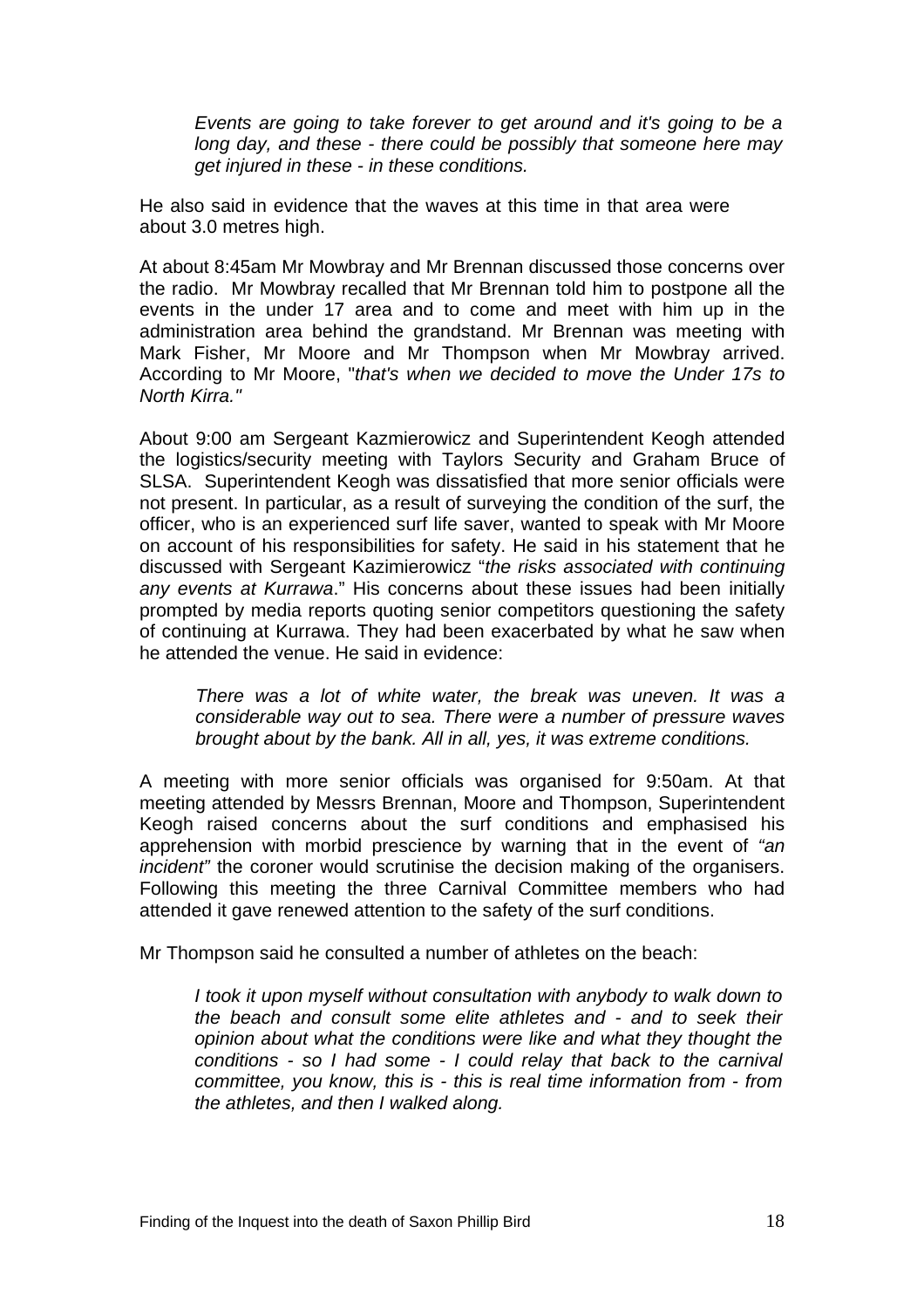Shannon Eckstein, an elite competitor, said that he told David Thompson that he had just completed the iron man and it was right at the "*top end of what an open competitor should be racing in*".

In his statement Mr Eckstein said:

*The waves were too big and powerful to get through.… I thought the conditions were at the top end of what we as open competitors should*  be racing in. I take into account the entire conditions including *power/height of waves, the strength of the sweep, rips, wind, and tide level. I thought that it was dangerous.* 

Mr Thompson also recalled that other elite competitors told him that it was *"challenging, testing surf*" and that they were concerned about the effect of low tide on the back bank at 3:00pm.

Christopher Allum, an elite competitor recalled discussing the conditions with Mr Thompson:

*Yeah, I'm pretty sure the conversation did say that (that a decision had* already been made to move the under 17s) *and I said "This is not safe for 15 and 17s but I believe it's safe… for 19s and over.***[8](#page-20-0)**

Mr Eckstein also shared his concerns with Open Area Sectional Referee Alan Parsons. He told him that the conditions were "*pretty dangerous*" and at the *'top end'* of what he as a professional athlete could handle. After he finished his iron-man heat he and spoke to Rod Hennessy, the Chief Judge in the Open Mens area 1 and said words to the effect, *"… it was probably at the top end of - of what I've raced in and probably what we should be racing in."* Mr Eckstein told the inquest that he thought the most difficult conditions at Kurrawa could be expected at high tide on the Friday.

Michael Booth, an under 19 competitor estimated the waves on the outer bank to be 10 feet high but he did not believe the surf was beyond his capabilities. He and other competitors gave evidence that they considered the conditions were not so challenging as to require competition to be suspended.

Mr Allum said that:

*At no point had I ever thought that… any Open event should be cancelled unless the courses couldn't be laid and I also expressed at the time that I don't - didn't believe that any Under 19 events should have been cancelled at that time… The people who make finals in the under 19s, they are able to compete against Open athletes… so your elite under 19 athletes I believe wouldn't have any problem with conditions.* 

<span id="page-20-0"></span> **8** T/s 4-31 50-60.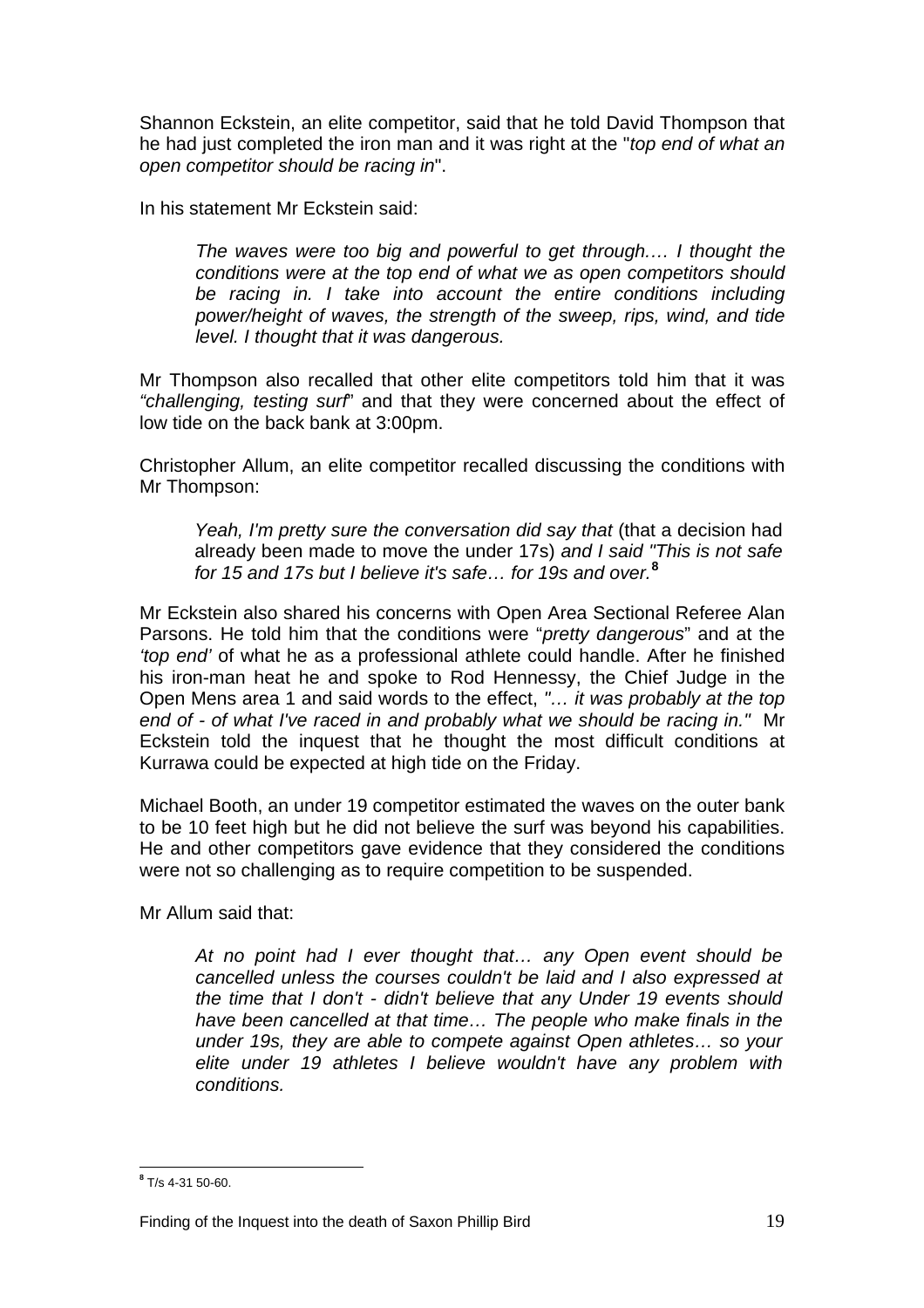Craig Sly, an experienced coach from Tasmania supported this view with reservations:

> *…I think it was manageable for the - for the older and more experienced competitors, definitely, on the morning…*

Bruce Kolka, a QPS officer and very experienced life saver and former elite competitor strongly supported the continuation of the event; he wrote in his statement:

*I support any decision made by the carnival referee and committee to continue to conduct the Australian Titles at Kurrawa beach in the testing conditions.* 

However, numerous competitors who responded to a questionnaire distributed by the police officers investigating this incident and/or responded to an invitation by SLSA to make submissions to its internal inquiry were of the opinion that competition should have been suspended or relocated.

For example, Greg Smith, a competitor in 36 Australian Championships and winner of 49 medals including 4 world championships competed in master's competition in 2010. He wrote to SLSA as early as 14 March expressing the view that events should not be run at Kurrawa given the forecast conditions. Receiving no reply he wrote directly to Carnival Committee member Grant Baldock expressing his disappointment that master's events had (by that time) been run. He noted "*...This may be a surf competition, but it isn't meant for everyone to be iron persons, and waste money in travelling here, only not to compete because it is way beyond their capabilities"*.

In his statement to police on 20 March 2010 Mr Smith stated:

*With all competitors aware of the rising seas, predicted to be almost 4m by today, it seems ludicrous officials simply kept delaying a move.* 

Chris Trapscott, Life Member of Port Elliot SLSC and surf boat rower and sweep of 40 years experience submitted the following to the SLSA inquiry:

*The managers of the surf boat competition appeared to ignore….the many highly dangerous incidents occurring over the Wednesday and Thursday, including multiple collisions between surf boats, and a rising toll of damage to boats and gear, and injuries to competitors……* 

*….The spectacle of a clear majority of a large meeting of surf boat sweeps voting, on the Thursday, to take drastic action to have the surf boat competition relocated was a clear indication that the managers of the surf boat competition had misread not only the conditions, but the preparedness of sweeps to continue to place their crews at such high risk of injury. This was after similar boaties' meetings previously over the Wednesday and Thursday. Notwithstanding this meeting, racing continued on the Thursday.*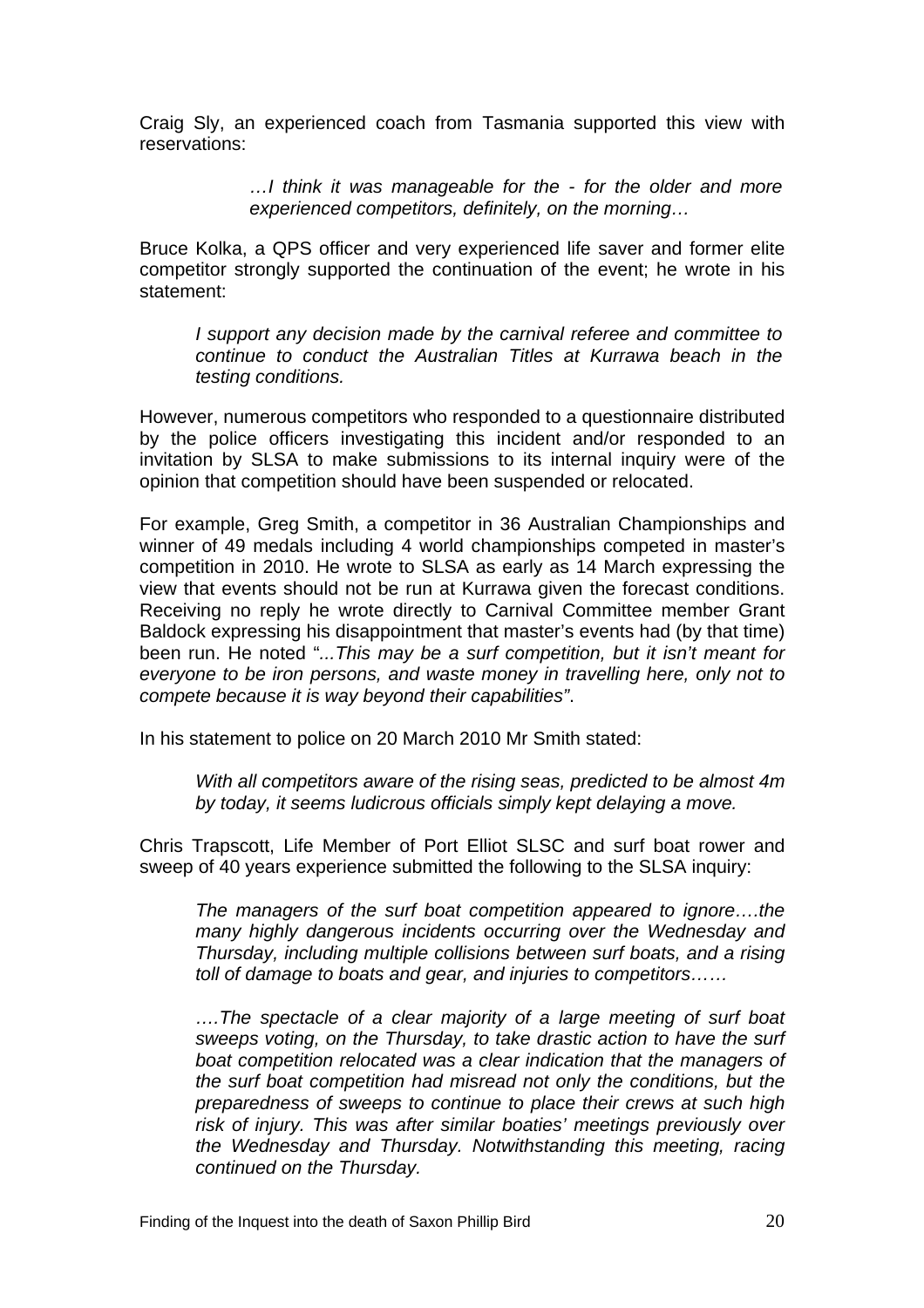The President of Catherine Hill Bay SLSC, Stephen Marley, provided a detailed submission to the SLSA Inquiry which seems to have been based on wide consultation within his club. In summing up his submissions Mr Marley stated:

*I think the general feeling was that a firm decision to move, suspend or call off the carnival could and should have been made earlier. This can be seen to be easily said in hindsight, however, most people had grave concerns for the event if it stayed at Kurrawa very early in the week*.

Ken Lupton, Team Manager for North Entrance SLSC says that when he "*turned up at the beach on the Tuesday for the first day of competition this year, I was amazed that it had not been moved.*" He told the SLSA inquiry that he decided not to compete and that this was the first time he, a competitor in 17 Masters titles, had not "*had a go"*.

In the material tendered at the inquest I noted six of the under 19 competitors who had competed in or were scheduled to compete in the iron man semifinals for that age group expressed a view in the answers to the QPS questionnaire (albeit after the event) that competition should have been called off prior to the event in which Saxon was struck.

Surf Life Saving South Australia began a process of collating competitor comment about the management and safety of the 2010 Championships even before notification of the SLSA inquiry "*because we were aware there was an enormous amount of discontent*". That organisation submitted a lengthy compilation of complaints and concerns from South Australian members, many of which express a view that events which were run at Kurrawa should have been moved.

The inquest viewed video vision of an under 19 double ski race that was run shortly after 10:00am on Friday. Every competitor was knocked from his craft on numerous occasions. Competitors narrowly avoided being struck by wayward skis. It was just lucky that somebody was not seriously injured. The SLSA submitted that the vision played was of the worst conditions experienced in that race but that would have been no answer if it had resulted in injury or death.

After being shown the vision at the inquest, Mr Brennan indicated that had he seen the race unfolding he would have caused competition to be suspended. Mr Moore said had he seen it he would have changed his assessment of the suitability of conditions for racing and he would have recommended to the Carnival Referee that the event be cancelled. Mr Kenny agreed that "carnage" was an appropriate description of what was depicted. Perhaps surprisingly, none of those officiating in the under 19 area took any action and none of those who gave evidence could recall seeing the events as they occurred.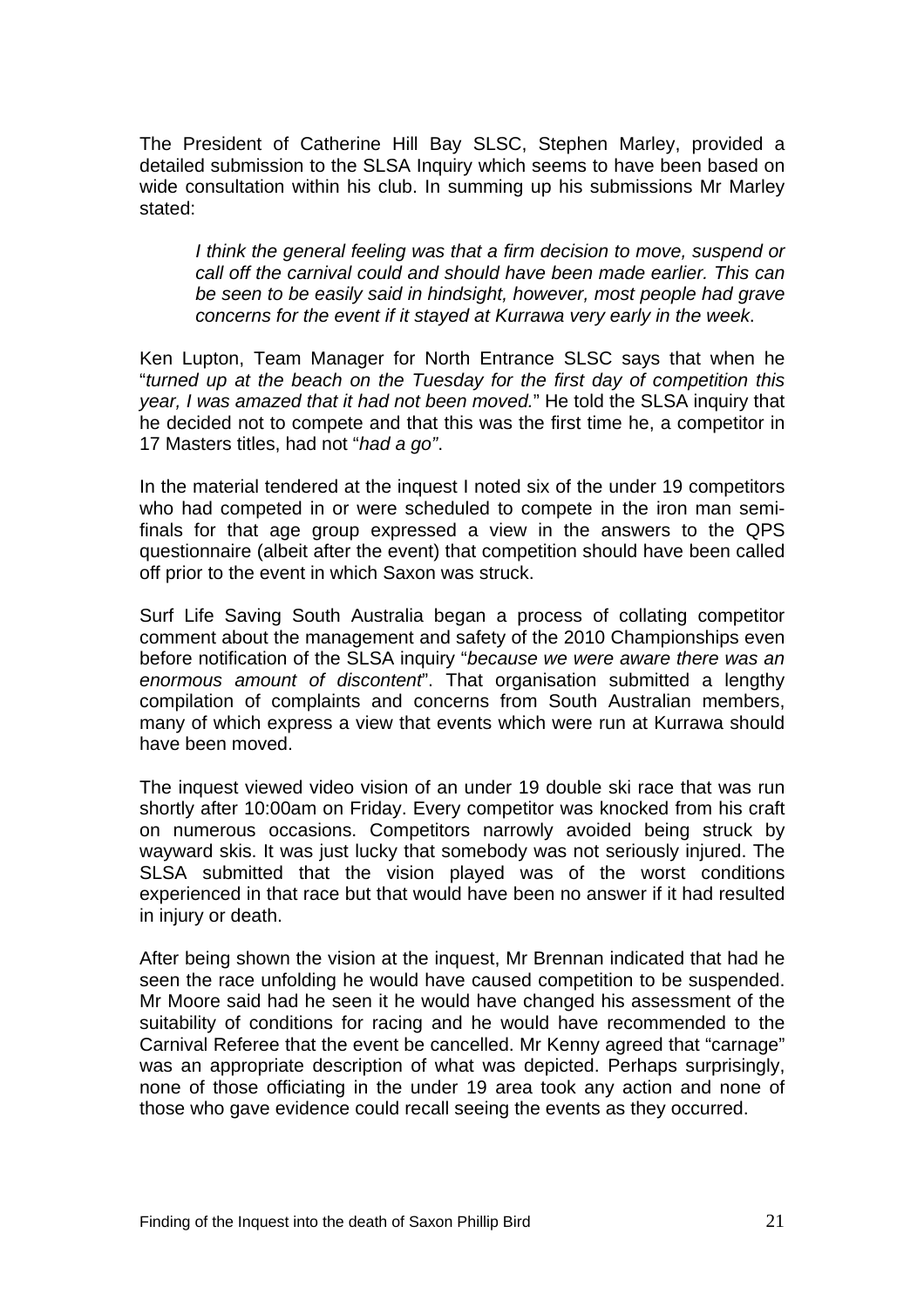Recorded vision of other events shows swimmers swept south out of their area catching large waves in while board paddlers in another event were seeking to go seaward among them.

At about the same time in the Open Area , Sectional Referee, John Restuccia, postponed double and mixed ski events because he felt it was desirable to avoid the strong sweep pulling the large double skis out of their competition areas with the risk of it interfering with competition in other areas. However, Mr Restuccia considered it was safe enough to run iron man rounds which included single ski legs in the same conditions.

Also at about this time, Mr Paul Kenny, the Under 19 Male Area Referee, discussed the surf conditions with Mr Brennan and whether the events should be relocated. They decided to conduct the semi finals of the iron man; then look at running the board races and then re-assess whether competition should continue.

When asked about this at the inquest, Mr Kenny said they had decided it was acceptable to run the iron man event even though it included a ski leg and other ski races had been postponed because there was still plenty of water on the bank at that time and:

 *I thought with the iron man it was the semi finals. Probably, you know, good quality, you know, the competitors and it's a single ski as opposed to a double ski, which - so, they were a bit more controllable.* 

Michael Booth took part in the same race as Saxon Bird. He described conditions this way:

*I* would describe the conditions as extreme. The swell was approaching *8 foot on the inner break and outer break was approaching 10 foot. The waves were breaking and dumping heavily with the lips of the waves extremely thick. A lot of waves were doubling up making them have two crests that break down on you. There was very little break between each wave and they kept coming down on you.* 

He said the race was the hardest he'd ever done; that swells were breaking over the competitors and the cans as they swam parallel to the shore. Mr Booth said:

*The waves were sucking me down and breaking over my head. I was pushed into the ropes of the cans and had to untangle myself and swim out of them.* 

Mr Booth also provided insight into the psychology of young male surf competitors when he said he had never withdrawn from a race because of the conditions:

*If they don't call off the event I'm going to race.*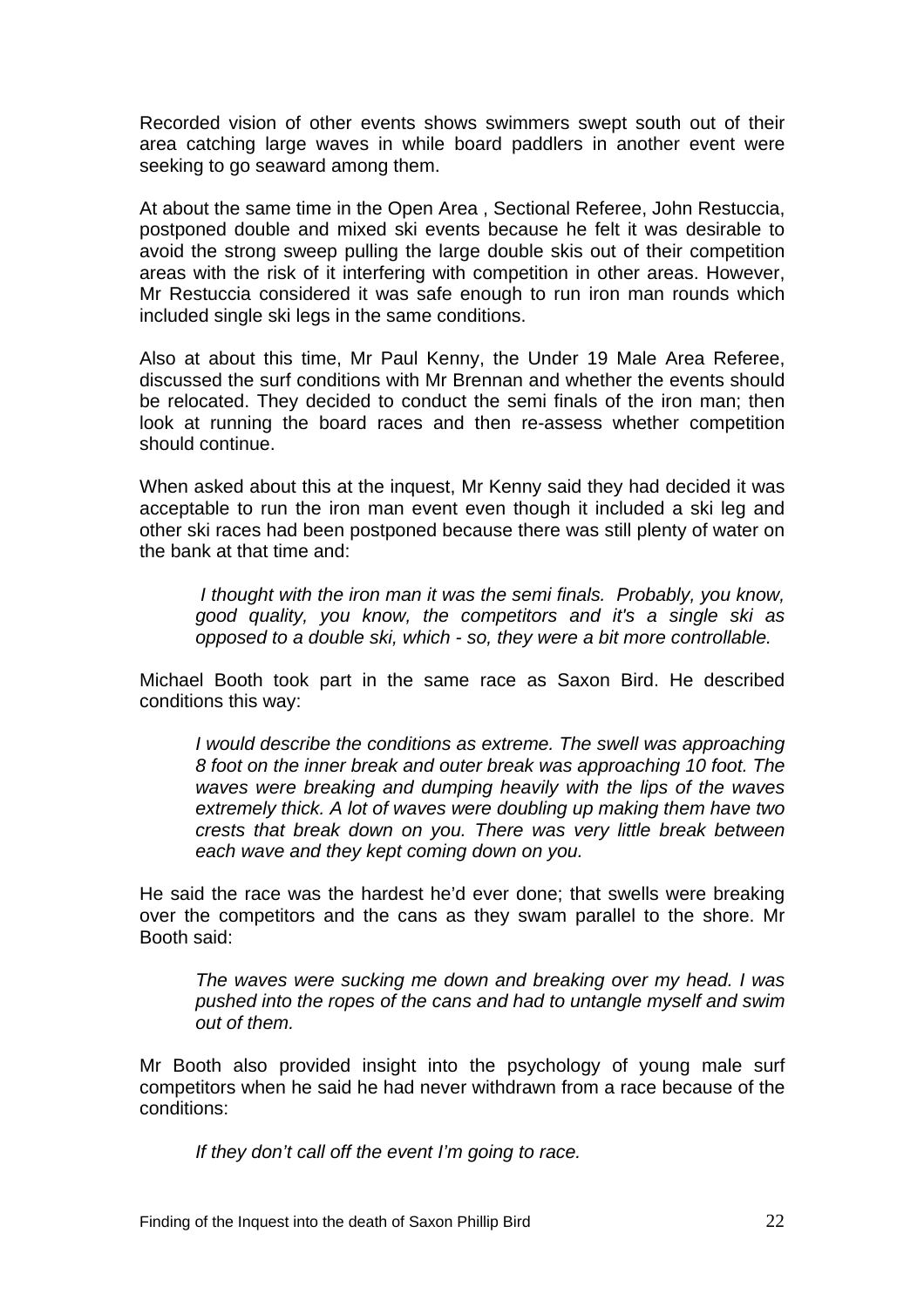<span id="page-24-0"></span>Mr Moore said that at about or shortly after 11:00am he carried out a further assessment of conditions and considered the latest BOM forecast. He said he had decided to recommend cessation of competition at the meeting of the Carnival Committee scheduled for 11:30am. He said in evidence his decision was based on what he saw in the Open Men's area at about that time, namely, the unpredictable nature of the surf with waves breaking at different distances from the shore so that competitors were continually having to adjust to breaking waves. He also saw a competitor paddling parallel to the beach, out past the turning buoys being hit by white water side on. He told Sergeant Kazmierowicz of his intention.

As a result of speaking to a number of senior elite athletes, both male and female, Mr Thompson had also come to the conclusion that the competition at Kurrawa should not continue in the prevailing conditions which were expected to worsen as the tide dropped. He told a number of senior officials he intended recommending all water based competition be suspended at the meeting of the Carnival Committee scheduled to proceed at 11:30am.

### **The fatal incident**

As far as I can ascertain the second semi final of the under 19 iron man event commenced between 11:05 and 11:20am. Recorded vision of the board leg shows numerous paddlers being knocked from their boards and a number of near misses as riderless boards spear among the others. Indeed, during that leg a board can be seen flying through the air and crashing onto Saxon's board just in front of his head. Large waves can be seen breaking out past the turning buoys and appear to be breaking all over the course.

After he had completed the swim and board leg Saxon took his ski from his handler and set off after two or three competitors who were slightly in front of him. None managed to get through the first break without being knocked over. After a few minutes other competitors joined the leaders and all were still trying to get through the first break.

The video recording shows a paddler attempt to power through a broken wave but he is slammed backwards and knocked off his ski which turns end on end and is then washed shoreward while lying along the face of the roiling white water

Saxon was approximately 15 to 20 metres directly inshore from the paddler when he is dislodged. As it is buffeted before the wave, the riderless ski is almost entirely north of Saxon as it is washed towards the shore, bobbling in the foam. Because the bottom of that ski is white it is difficult to see, but I accept the evidence of Bruce Kolka, an experienced competitor, who was adamant Saxon would have been aware of the ski and the danger that it posed to him.

Just as it appeared the ski would pass harmlessly to the north of Saxon, the leading end digs into the water and the trailing end which is clear of the water scythes in an arc, catching him a sickening blow to the head. He was knocked from the ski and immediately submerged. Although one witness believes he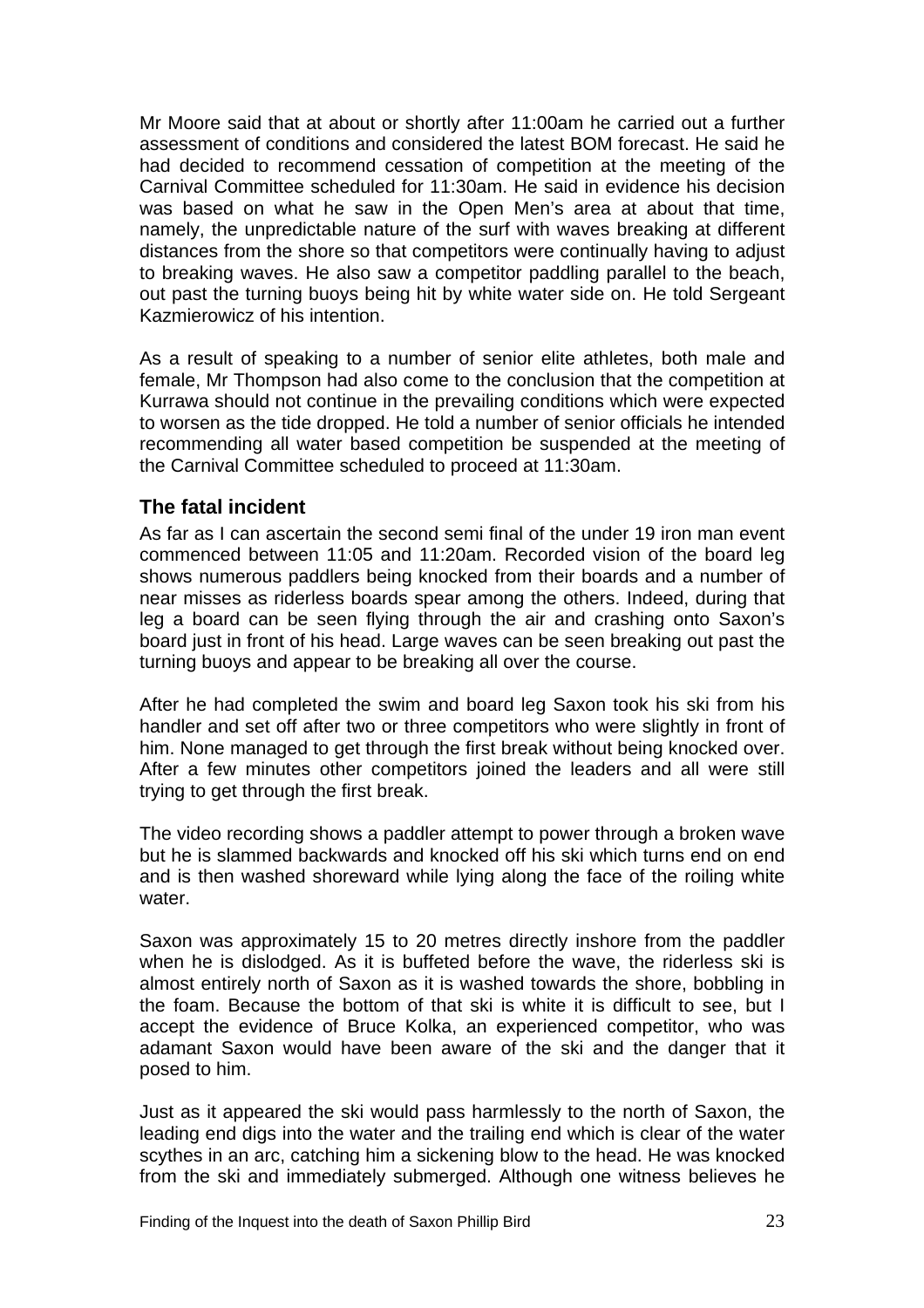<span id="page-25-0"></span>saw Saxon's cap surface just after he was struck, the video shows no sign of him from that point. This occurred shortly before 11:29am.

#### **Rescue and recovery efforts**

A number of competitors observed the ski strike Saxon and when he didn't surface people on the beach ran into the water and waded and swam the 50 to 100 metres from the shore to where Saxon had last been seen. They began duck diving and feeling along the bottom and in the water with their feet and hands searching for the missing man.

None of the officials noticed Saxon had been hit. Another competitor and friend, Tom Atkinson, witnessed the incident and rushed to assist, taking his board with him to paddle out to where he'd seen Saxon submerge. Before he went he told a judge from the open men's area, Rod Hennessy, that there was a problem. Mr Hennessy recalled being told, "*He hasn't come up, Saxon hasn't come up*".

Mr Hennessy says he immediately made radio contact with the power craft coordinator, Michael Keys, and alerted him to the issue. He says that one of the jet ski operators, Mark Edwards, then approached him and sought directions to the relevant search area.

Within a minute or two of Saxon's disappearance there were a number of swimmers in the water searching. Estimates vary significantly but range from 25 up to 100.

Mr Moore was alerted to Saxon's disappearance by a telephone call recorded to have been received at 11:29am on his mobile phone. He and Mr Brennan, with whom he was speaking, immediately made their way to the control tower to find Mr Keys directing power craft to the search area.

Sergeant Kazmierowicz was notified some minutes later and immediately made his way control tower but did not arrive until about 11:37am. He was the first police officer to arrive at the scene and by most accounts he then took charge of the search and rescue operation.

It is clear that there were difficulties in communicating the seriousness of the situation to officials and competitors. Mr Atkinson told the inquest that as he searched for Saxon he was pushed south with the sweep into other areas where competition was still underway and officials, seemingly oblivious to what was happening further north, told him to get out of the way. It is also apparent that the race in which Saxon was injured continued to its conclusion.

After a few minutes, the swimmers were told to clear the water so that the power craft which had been directed to the area could search without risk of striking a swimmer or mistaking one of them for the missing man. Many were reluctant to do so and the order had to be repeated a number of times generating frustration and anger.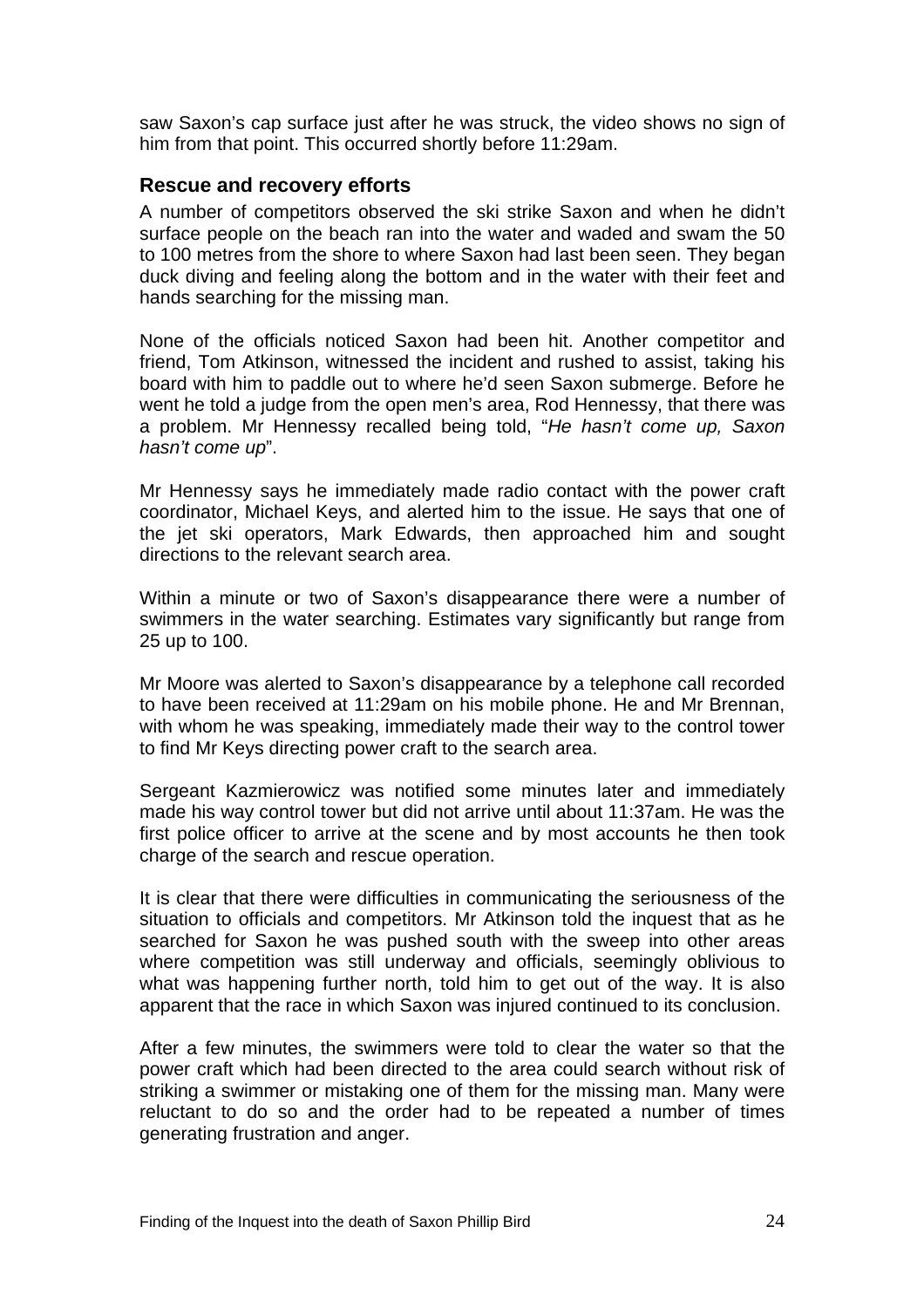<span id="page-26-0"></span>The order to remove swimmers from the search was attributed at the inquest by several witnesses to Sergeant Kazmierowicz. However, video footage of the main control tower shows the power craft co-ordinator Mr Keys communicating with those under his command and telling them to get swimmers out of the water well before the arrival of Sergeant Kazmeirowicz. In any event there was no objection by other SLSA officials present to this course of action. The decision was taken on the basis that power craft could not safely manoeuvre and conduct their search effectively with swimmers in the area. The issue of whether power craft should have been the primary search mechanism is discussed later in these findings.

After fruitlessly searching with power craft for some 15 to 20 minutes a group of swimmers all wearing the same caps was organised to enter the water and search in line in an endeavour to establish the likely direction Saxon would have been swept. Surprisingly, apparently this was not already known to the officials. Mr Brennan and Mr Moore told the inquest they had limited understanding of the significance of the north-south sweep present at Kurrawa on 19 March 2010.

At about 12:10 pm the water police arrived on scene and it seems some time later a rescue helicopter joined the search. Mr Moore reported to an SLSA internal investigation, and again to the inquest, that difficulties were experienced with the radio communications between the Care Flight Helicopter, the Westpac Life Saver Helicopter and carnival officials on the beach due to incompatible radio frequencies. It appears that in addition to difficulties with the communication equipment, problems also arose from the incompatibility of map coordinates between the officials and the helicopter pilots.

As can be readily appreciated, the failure to locate Saxon and the refusal of the officials to let the hundreds of anxious life savers on the beach re-enter the water to search caused mounting frustration and anger. For example, Mitchell Trim said he and one of Saxon's best mates were "*fuming*". They had goggles and they wanted to *"get in and search."*

About 45 minutes after Saxon was hit swimmers began to enter the water – by this stage it was clear the other search methods had been unsuccessful. Saxon's body was found at about 12:22pm by swimmers searching in an area 500 to 750 metres south of where he had disappeared.

QAS paramedics attempted to revive him in vain. He was pronounced dead at the Gold Coast Hospital at 1:15pm.

# **The autopsy**

A post mortem examination was conducted on the body of Saxon Bird at the Gold Coast Hospital Mortuary on 22 March 2010 by an experienced forensic pathologist, Dr Dianne Little.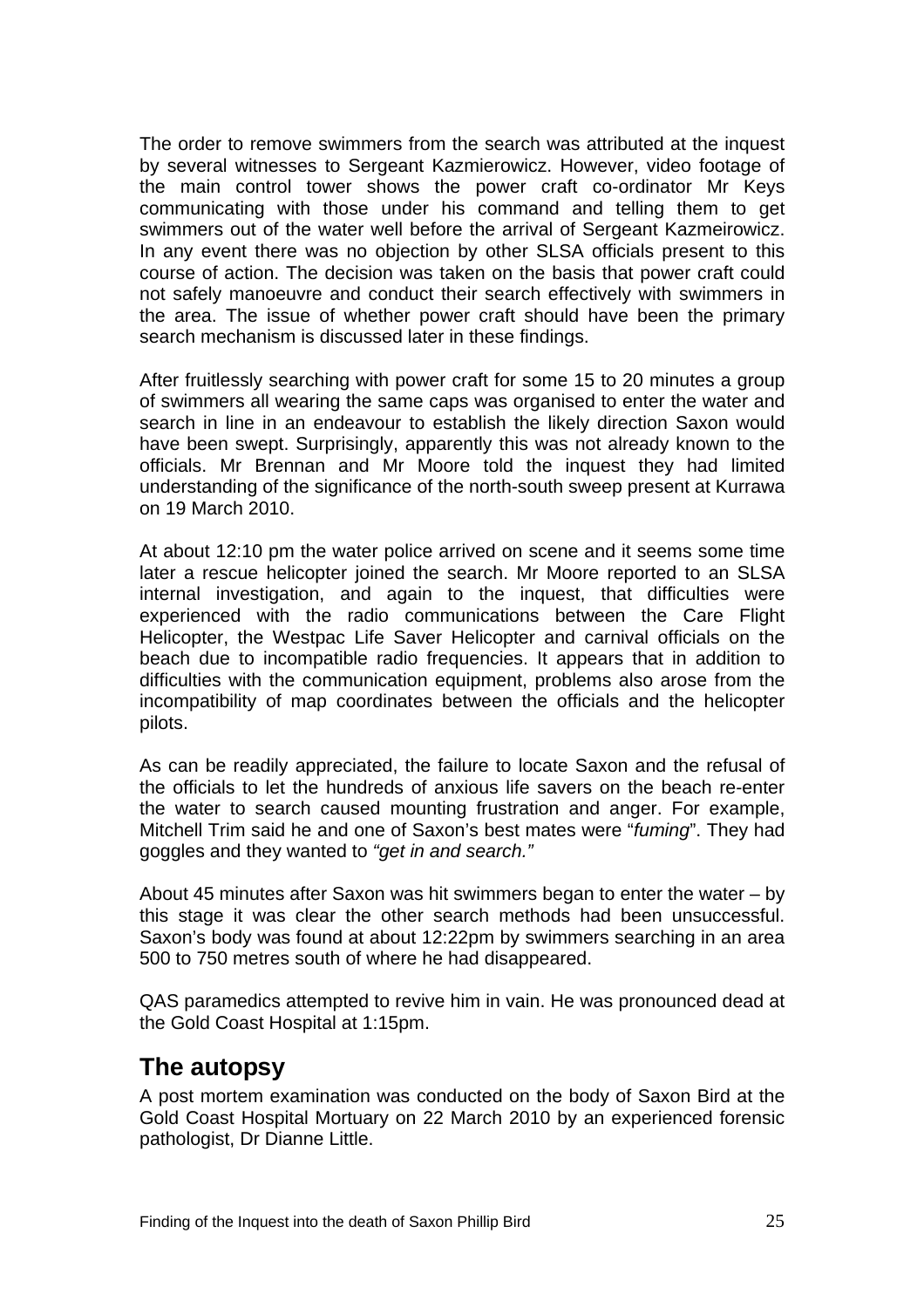- <span id="page-27-0"></span>• An external examination showed an area of redness and swelling adjacent to the left ear. This was associated with an underlying depressed fracture of the left temporal and cheek bones.
- A CT scan revealed the presence of fluid within the lungs and in the airways. No other skeletal injuries were seen.
- On examination the lungs were heavy with a mottled appearance and exhibiting multiple small haemorrhages. Frothy fluid was found in the main bronchi and there was blood tinged fluid in the pleural cavities. In the opinion of Dr Little these observations were consistent with those one would expect to make when examining a victim of drowning.
- A neuropathological examination of the brain conducted by Dr Kathy Urankar confirmed the presence of a left temporal contusion and identified swelling of the brain and possible ischaemic changes.

In her autopsy report of 13 September 2010 Dr Little recorded the cause of death as:

- (a) Drowning*, due to or as a consequence of:*
- (b) Head injury.

# **Further medical evidence**

Dr Theresa Withers is Director of Neurosurgery at the Gold Coast Hospital. She reviewed all relevant material and reported it was "*highly likely"* that Saxon suffered a loss of consciousness on being struck by the surf ski. The injuries were such that the force of the blow itself may have had this effect: alternatively, it may have resulted from the rotational whiplash secondary to the blow. She considered it highly unlikely that he regained consciousness.

Dr Withers also provided an opinion on how long after he was stuck Saxon could have been saved had he been found. She said the accepted evidence points to the beginning of neuronal damage from a lack of oxygen after approximately four minutes which becomes irreversible after six minutes by which time, in any event, the aspiration of water will have caused sufficient change to the chemistry of the lungs that cardiac arrest would be imminent. Examples of people surviving for longer periods have usually been associated with either very cold water or young children.

Dr Withers concurred with the findings of Dr Little that the cause of death was traumatic head injury with subsequent drowning. She stated that it would have been necessary to retrieve Saxon and commence resuscitation within four to five minutes of being submerged for him to have had a reasonable chance of survival.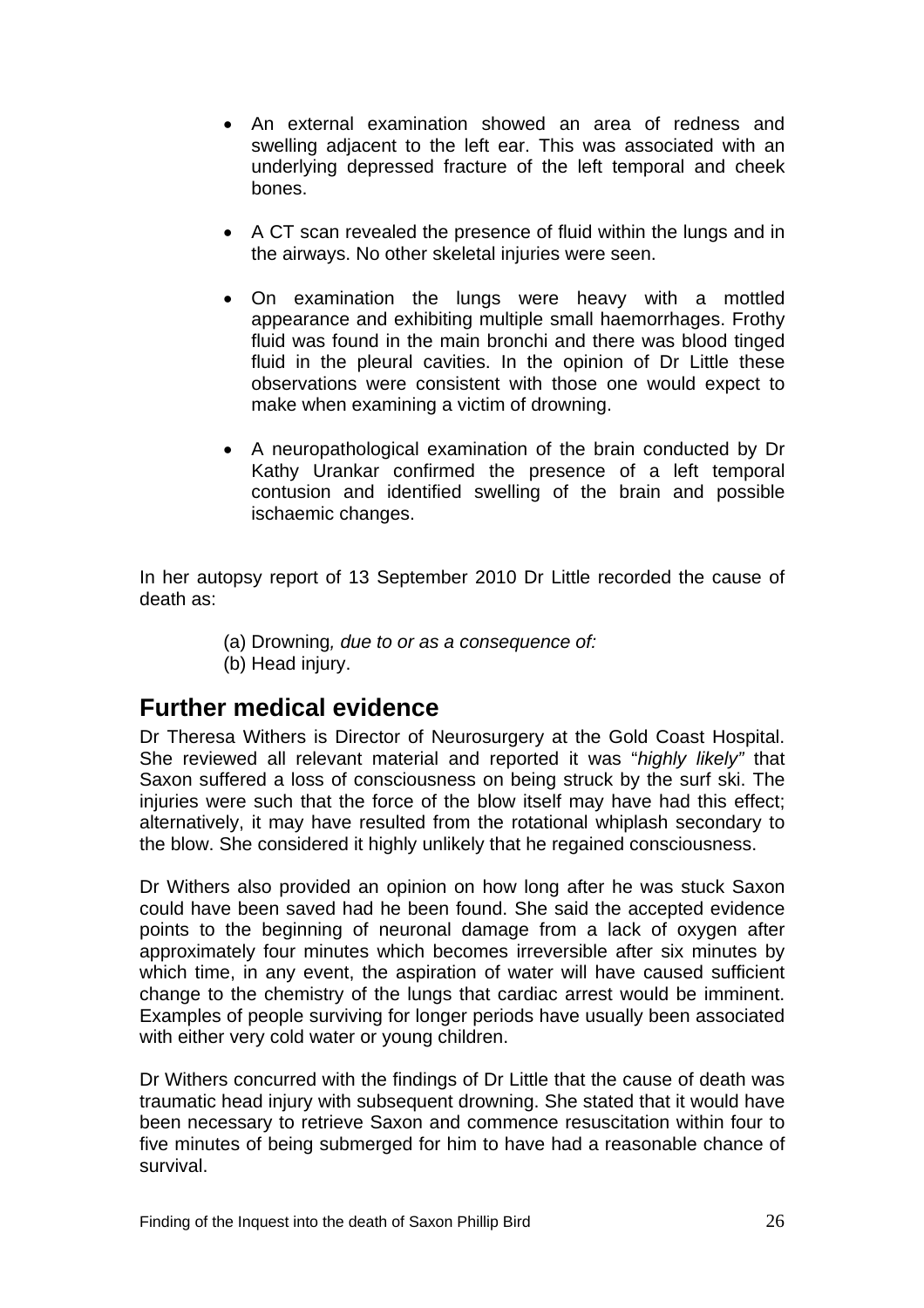# <span id="page-28-0"></span>**Section 45 findings**

I am required to find, as far as is possible, who the deceased person was, how he died, when and where he died and what caused his death. As a result of considering all of the material contained in the exhibits and the evidence given by the witnesses, the material parts of which I have summarised above, I am able to make the following findings.

| <b>Identity</b>       | The deceased person was Saxon Phillip Bird.                                                                                                                                                             |
|-----------------------|---------------------------------------------------------------------------------------------------------------------------------------------------------------------------------------------------------|
| How he died           | Mr Bird died as a result of being knocked<br>unconscious when he was struck in the head by a<br>surf ski while competing in an iron man event at the<br>2010 Australian Surf Life Saving Championships. |
| <b>Place of death</b> | He died at Kurrawa Beach in Queensland.                                                                                                                                                                 |
| Date of death         | Saxon died on 19 March 2010.                                                                                                                                                                            |
| <b>Cause of death</b> | He died from drowning after suffering a head injury.                                                                                                                                                    |

# **Conclusions on issues investigated**

The introduction section of this report sets out four issues other than the s45 findings which were the subject of evidence and submissions at the inquest. My conclusions in relation to those issues are set out below.

# *The adequacy of SLSA policies*

The Surf Sport Manual provides that "*The provision of safety management is vital to the conduct of all SLSA competitions*." However, as is detailed below, it may be that a more explicit statement is needed. I will return to that issue in the recommendations section.

The Manual required the production of a safety and rescue plan relevant to the scope of the competition being conducted. It advises: *"The plan should ensure appropriate procedures are in place if an emergency occurs during a competition."* It stipulates the plans need to deal with contingencies in case the event is impacted by adverse weather or surf conditions and advises on the need to regularly consult weather forecasts. It grants full authority to the Carnival Committee to respond to hazards by suspending or relocating events.

A set of plans was produced that appeared to comply with these requirements. Perhaps, ill advisedly, the plans emphasised the desirability of *"ensuring as many events as possible, remain at Kurrawa."* This is inconsistent with a focus on safety as the primary priority.

SLSA policies created a hierarchical structure for channelling information relevant to decisions about event management and safety up to the Carnival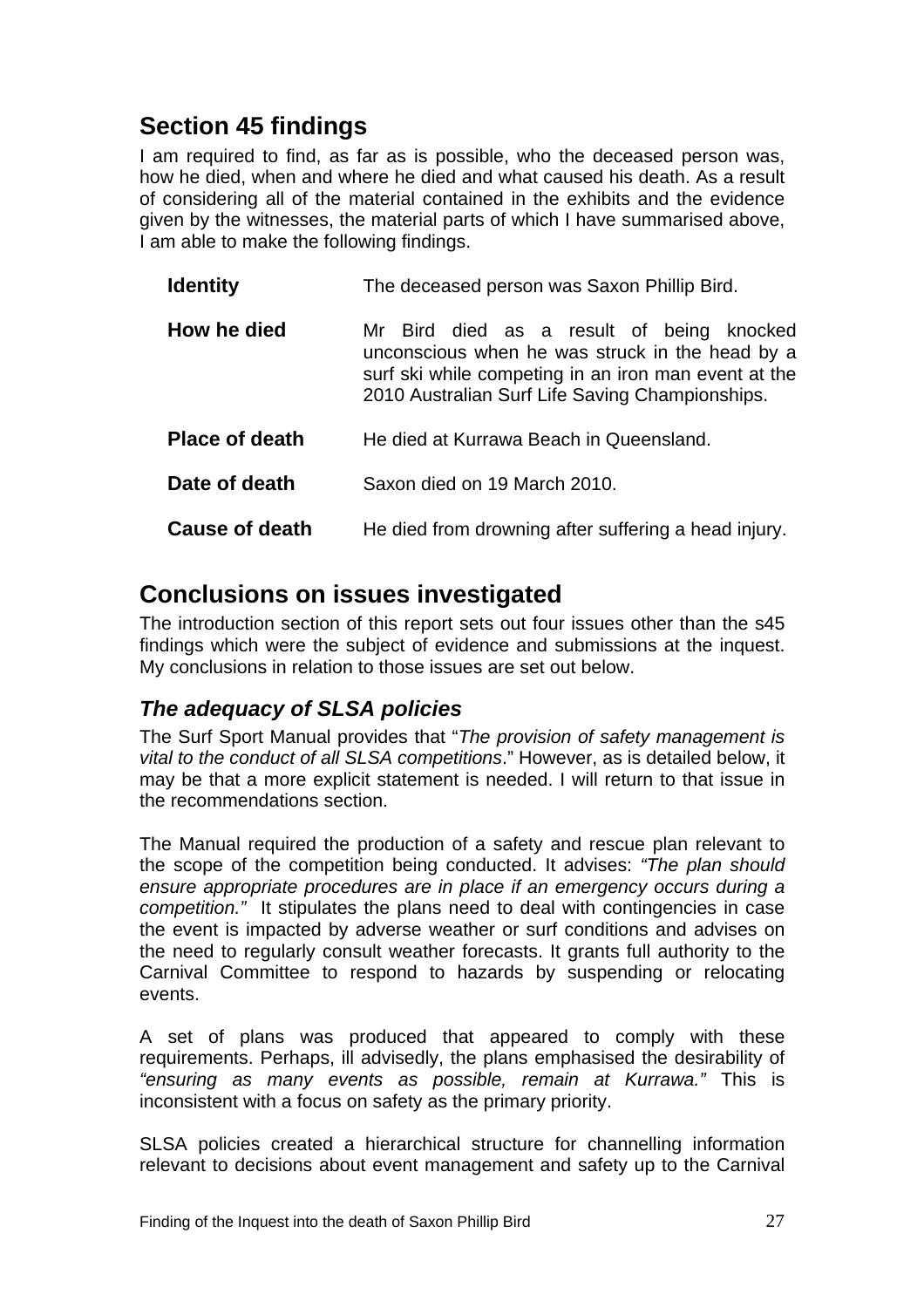<span id="page-29-0"></span>Committee. While it appears comprehensive and practical it was shown in practice to contain spans of control that were difficult to maintain across the whole venue, especially when some events were relocated to another beach. For the reason detailed below, I am satisfied those weaknesses have been addressed.

Subject to these reservations and the recommendations made later in this report, I am satisfied the policies of SLSA were reasonably well suited to the safe running of major surf sports events.

# *The application of those policies*

Generally, the Championships were managed consistently with the policies designed to promote fair and safe competition. Apart from Saxon's tragic death there were only a few other mishaps, none of which resulted in serious injuries. When one considers the nature and number of events completed over the three and a half days of competition, had it not been for Saxon's death, the organisers might rightfully have said their risk management strategies had succeeded. However, there were also a number of instances where a reasonable person could question whether safety was given the priority it deserves and SLSA says it seeks.

### **Contingency sites**

Mr Thompson acknowledges there was a failure to put in place comprehensive alternative venue arrangements. The primary still water venue, Marine Park Stadium at Broadbeach was unavailable because another organisation had booked it. Mr Brennan's expectation that the weekend's adverse weather conditions would mean Marine Park Stadium would be unsuitable for wakeboarding, and thus available for SLSA, was misconceived.

Another venue, Redcliffe, which was under consideration as a surf boat venue was also in doubt.

However, while this demonstrates some weakness in the planning process, I am not convinced it had any impact on how the events unfolded.

Queens Counsel for the family repeatedly asserted that the clause in the Contingency Plan which indicated a decision to relocate the Championships had to be made seven days before they started meant that there was insufficient time to move the event in which Saxon was killed. This is misconceived. The seven day time limit referred to a total relocation of all events and infrastructure. I accept any or all of the water based events could have been moved with only a few hours notice or overnight and that the challenges involved in doing so did not prevent the under 19 iron man event being moved if those responsible had concluded it was unsafe to continue at Kurrawa.

### **Boat races**

Although not directly relevant to Saxon's death, the reluctance of the Championship officials to respond constructively to the concerns about the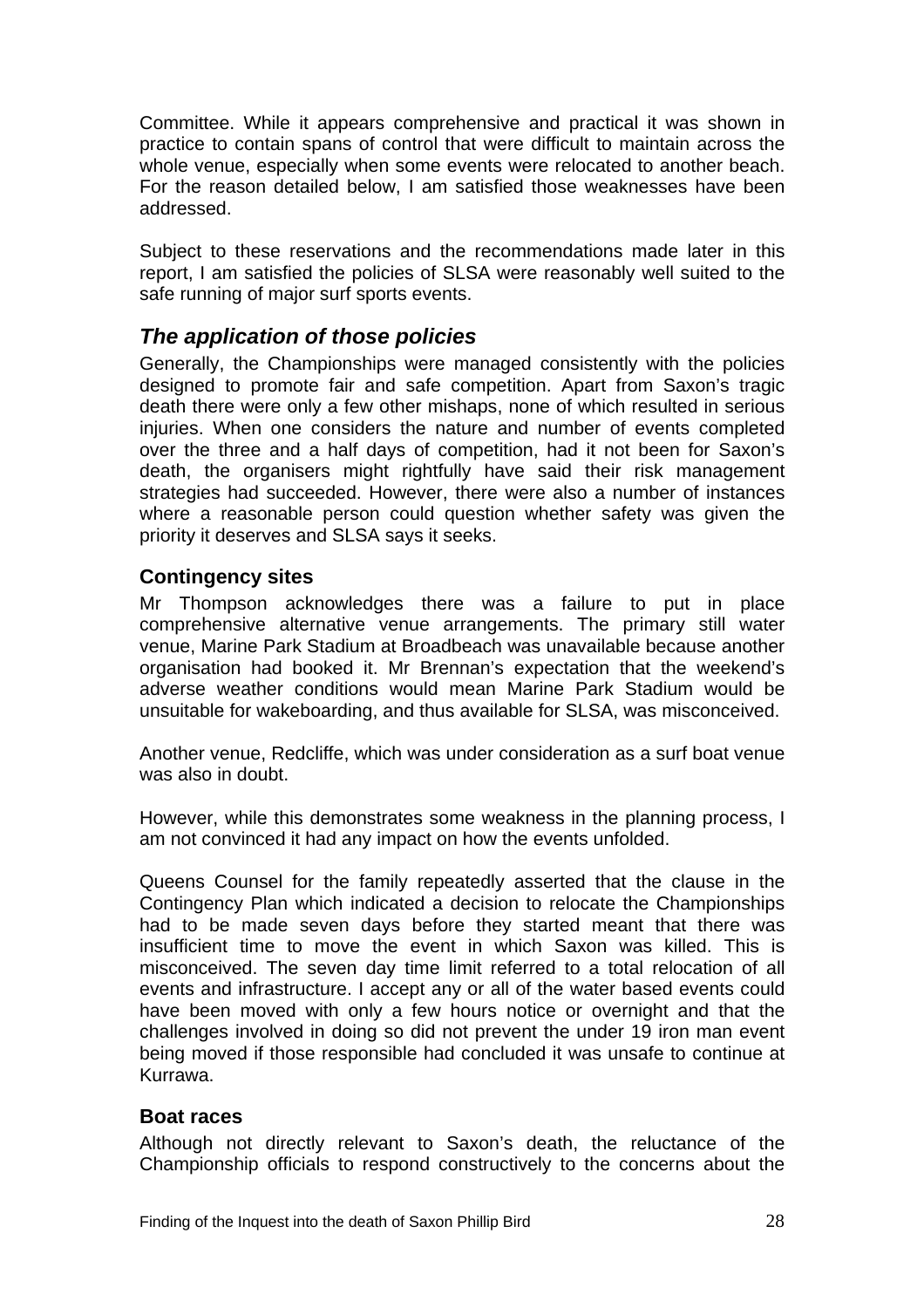<span id="page-30-0"></span>conditions raised by the boat crews on Wednesday 17 March is disturbing. A number of crews graphically demonstrated their apprehension by refusing to race, even when faced with disqualification. Their trepidation was articulated by senior and experienced sweeps and conveyed to the appropriate officials via the mechanism put in place for that purpose: the Boat Panel. Video footage of boat races the following day showing competitors narrowly escaping serious injury and news media photographs of other dangerous capsizes reinforces the boat crews' claims. Their unease was ultimately vindicated when the boat races were first suspended in the northern boat area and then relocated to another, more protected beach.

The readiness with which some of the officials discounted the safety concerns the boat crews articulated and instead imputed improper purposes, such as competitive advantage, as motivation for the claims was a fraught perspective from which to make decisions. In my view the organisers did not give sufficient weight to the views of the competitors and their representatives and insisted on boat racing continuing at Kurrawa on Thursday when it was probably unreasonable to do so and when there was another more protected venue readily available.

#### **Continuing competition on Friday 19 March**

SLSA has submitted the wave which dislodged the paddler from the ski that struck Saxon was not dangerously large or powerful; therefore it is inappropriate to attribute the accident to the surf conditions. Similarly, other witnesses properly pointed out that accidents can happen in almost any surf, in training or competition: it is a dynamic and volatile milieu and not even life savers are in their natural environment when they launch themselves into large surf on small and unwieldy craft.

However, I don't accept SLSA's submission that the competitors voluntarily participated and therefore assumed the intrinsic risk if that is meant to suggest the organisers were, as a result, freed of responsibility for determining whether it was sufficiently safe for the competition to continue. The organisers brought the participants together and offered recognition and acclaim to those who succeeded. To a cohort of notorious risk takers ill equipped to realistically balance their best interests, it offered powerful inducements to participate even if the conditions made doing so unduly dangerous.

Even if the particular wave which precipitated the fatal incident was relatively benign that does not obviate the responsibility of the organisers to ensure that the conditions are generally appropriate for the continuation of competition. If the surf is unduly dangerous the opportunity for an adverse outcome is increased. An inquest does not seek to prove causation in the legal sense but rather to layout for public scrutiny all of the relevant facts.

For all of these reasons a primary focus of the inquest was whether it was sufficiently safe to allow water craft competition to continue at Kurrawa on Friday 19 March. In addressing that issue the court has regard to the evidence of appropriately informed and experienced witnesses.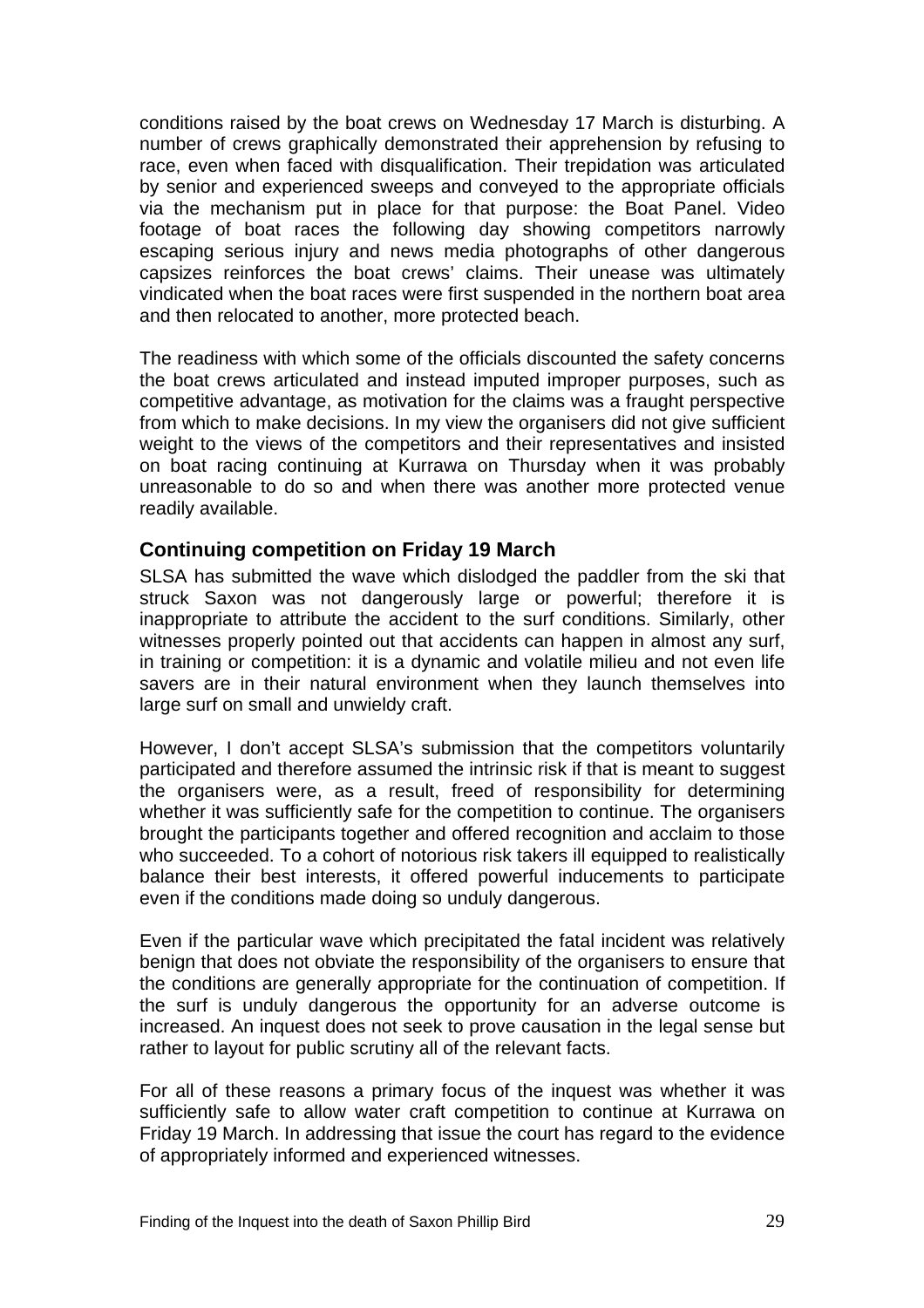When the Carnival Committee met at about 6:00am on that day they were told by the principal safety person, Darren Moore that the surf was breaking at 2.7 metres and could be expected to stay at or about that size throughout the day. The Committee determined it was safe for competition to commence but that the conditions would be kept under review.

Before 9:00 am it was decided it was too challenging for under 17 competitors to continue and their events were suspended.

Soon after, an experienced life saver and senior police officer, Superintendent Keogh, attended the venue and expressed grave concern about the conditions, making morbidly prescient predictions about the coroner's involvement.

By mid morning some experienced people were having concerns about the conditions. Shannon Eckstein, a world champion surf competitor said he thought the conditions were at the top of the range that elite competitors should compete in and that they were dangerous. He conveyed his concerns to Mr Thompson and other officials. Numerous other competitors whose evidence I have cited earlier in this report also believed that it was too dangerous to continue. Conversely, other competitors thought that while the conditions were rough, big and challenging they were not so bad that competition needed to be suspended. There was a range of views with many competitors keen to keep racing and the more cautious content to sit out events in which they did not feel sufficiently proficient.

However, when shown recorded vision of the under 19 double ski race, referred to earlier in these findings, the Carnival Referee and the Carnival Safety and Emergency Services Co-ordinator said competition should have been suspended. Similarly, Mr Thompson said at the inquest he now also agrees that this should have occurred. This is compelling evidence that the conditions were in fact unsuited to competition continuing on Friday morning, as the graphic description of the conditions that I have summarised earlier in this report shows. At the least, all water craft competition should have been suspended before the commencement of events on Friday morning.

While there may well have been credible witnesses who were of the view that it was safe to continue, there were also numerous competitors who thought more events should have been suspended or relocated. When lives are at stake it is not appropriate to seek to balance competing views or to seek consensus. Those responsible can not try and calculate the average or most widely held view. The danger posed by wild surf is not capable of precise calibration. If there is any credible evidence that conditions are placing lives at risk then the only responsible thing to do is to suspend competition. When the cost of making the wrong decision is so high and the negative impact of acting more cautiously is so slight in comparison, officials should favour a wary approach.

It is no answer to say life savers need to compete in dangerous conditions so they can rescue members of the public should the need arise. First, in such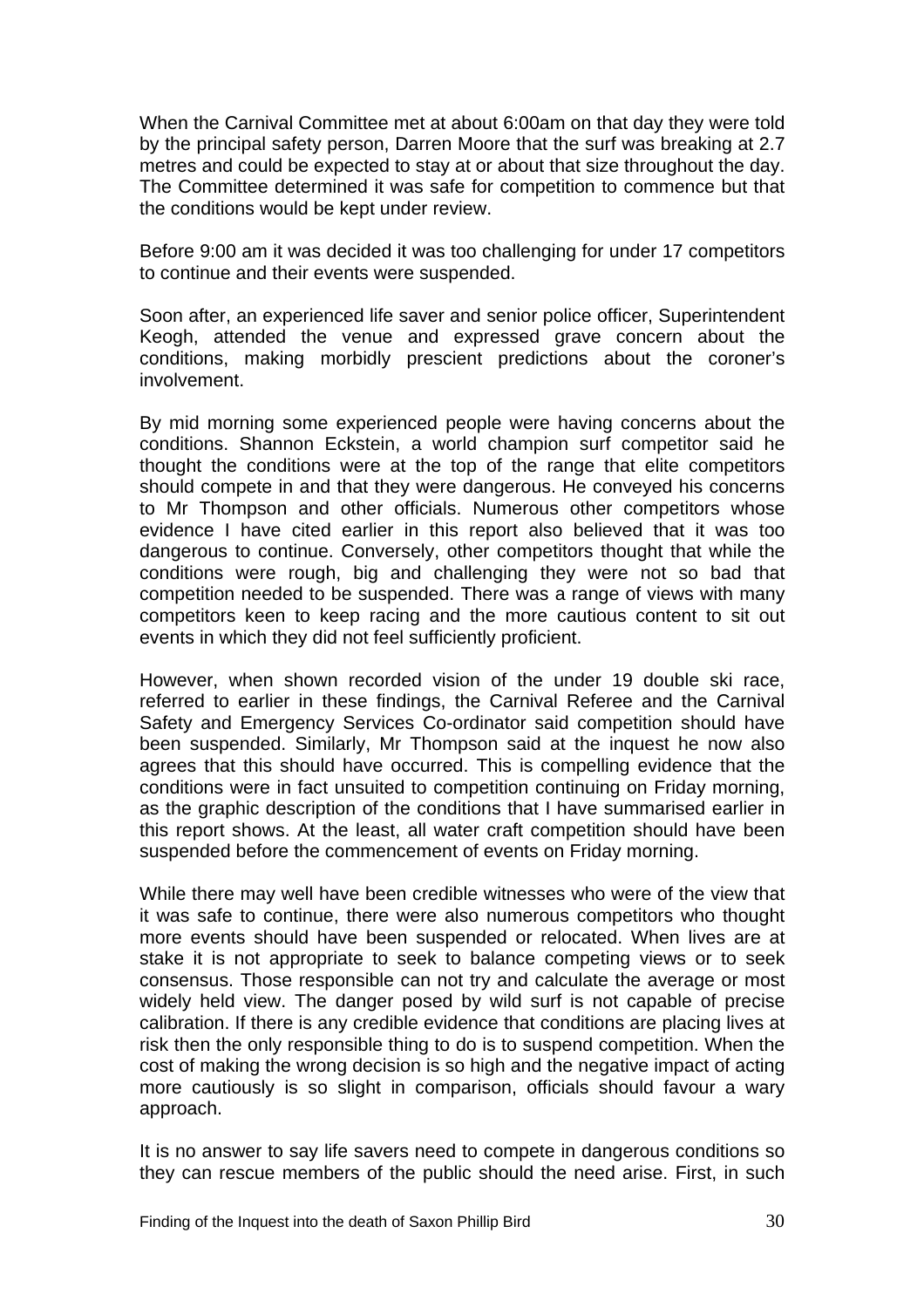<span id="page-32-0"></span>conditions beaches will normally be closed or usage severely restricted, as was the case with the beaches adjacent to Kurrawa. Second, surf skis will rarely be used to rescue swimmers with IRBs now so prevalent.

There is no evidence to support the suggestion that financial considerations influenced the organisers against relocating the competition, nor that time constraints made this impossible or even difficult. However, they did have fewer alternative venues available to them than had been anticipated because of a planning error. They were also committed to competition continuing at Kurrawa for as long as reasonably possible but I do not conclude they would have failed to suspend competition at Kurrawa on Friday morning had they been better informed of the conditions.

I conclude that members of the Carnival Committee underestimated the size, power and turbulence of the surf as it increased throughout the week, even though there was ample evidence it was large and rough and likely to get worse. They did not in all cases receive from area officials sufficiently accurate, insightful or timely reports to enable them to appreciate the true situation until that had become time critical. When they did become aware of the extant danger they hesitated briefly to await the formalities of a scheduled meeting and an innocent life was lost.

## *The adequacy of the rescue attempts*

Although none of the officials overseeing the event in which the accident occurred saw Saxon get hit, it was quickly drawn to their attention and a rescue attempt commenced, first by swimmers spontaneously rushing into the area and soon after by converging power craft.

Despite Saxon being struck only 50 to 70 metres from the shore in front of thousands of competitors and spectators, he was not rescued for about 50 minutes by which time any chance of saving his life had long gone.

That naturally raises the question of whether the rescue attempts were adequately managed.

Some concern has been expressed that it seems to have taken about 10 minutes for the senior police officer at the scene to assume control and that the officer had no search and rescue accreditation. I share those concerns but it is clear that they did not contribute to the delay in Saxon being located. The official in charge of all the power craft at the Championships quickly assumed control of the response. He coordinated the deployment of numerous jet skis and IRBs to the area and after some initial frenzied unstructured searching a line search was repeatedly undertaken.

The water police and rescue helicopters took a significant time to arrive on scene but having regard to where they had to travel from and the small window of opportunity in which to save the missing man that was largely irrelevant to the outcome.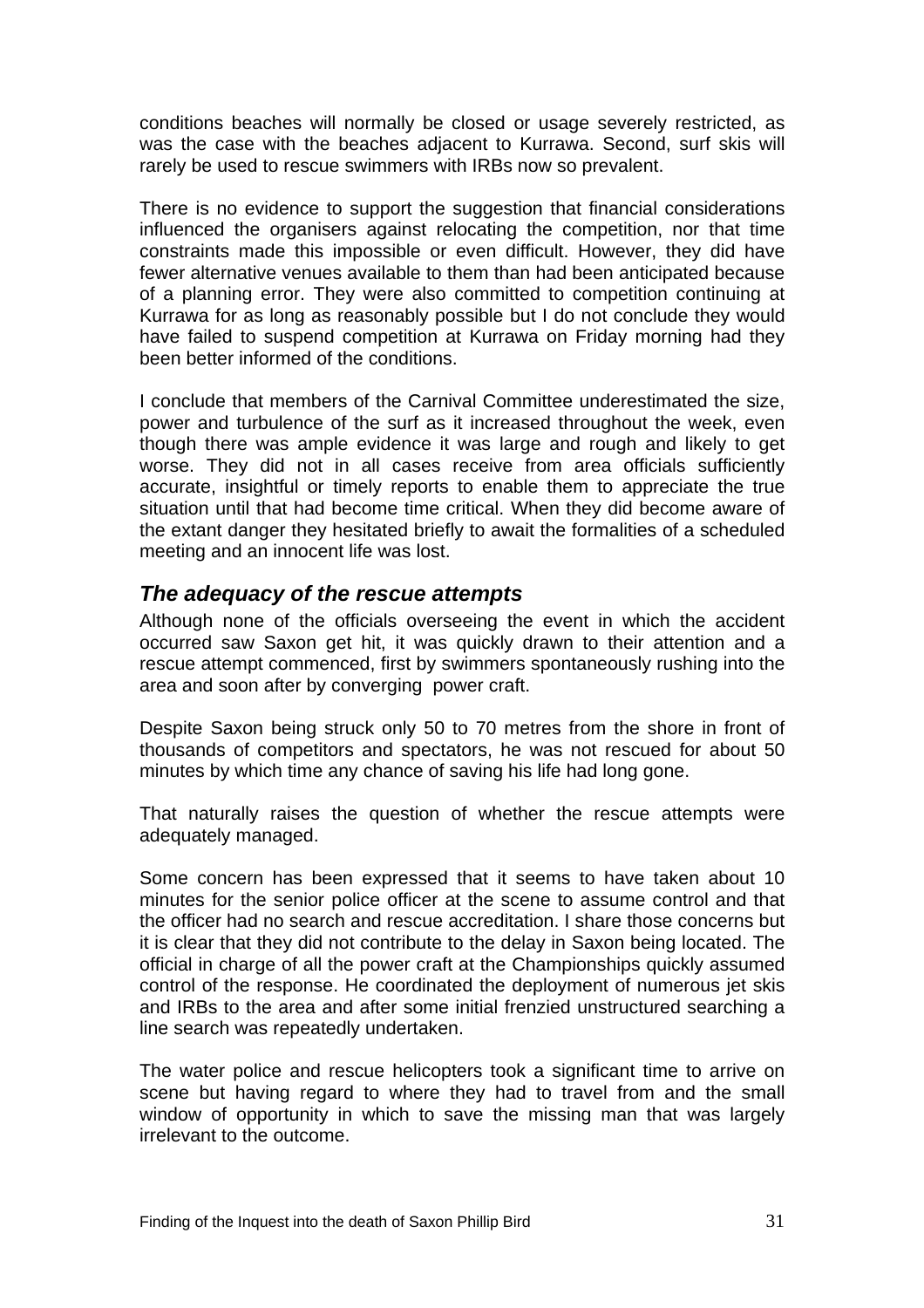<span id="page-33-0"></span>The issue of most controversy is whether the decision to exclude swimmers from the search area in favour of searching by power craft was appropriate.

Estimates of the number of swimmers involved and the time they searched varies but it seems somewhere between 25 and 100 swimmers entered the water within a minute or two of Saxon being hit and they searched until ordered from the water perhaps four to six minutes later by the power craft coordinator, an order reinforced by the police officer who assumed responsibility for the search when he came onto the communications tower from where the response was directed.

The power craft then searched as best they could for approximately 30 minutes until the first of two rescue helicopters arrived on scene.

Understandably, some are of the view that when thousands of Australia's best life savers were at hand and straining to assist, better use could have been made of them. It is argued that in the turbulent conditions with broiling water made opaque by foam and churned sand, the chances of seeing the unconscious man from a power craft were slight. It is asserted that only by having numerous swimmers in the water searching the bottom and the water between surface and the sea floor was there any likelihood of finding Saxon in time to save him. It is pointed out that a swimmer eventually found him after the power craft had failed to do so.

I have sympathy with that view. However, I also acknowledge that the Safety and Rescue Guide developed for the Championships in the section dealing with responding to a missing person in the water stipulates *"clear the water of all swimmers, competitors and craft."* I readily accept it would have been dangerous for power craft and swimmers to attempt to operate simultaneously and there was no plan or procedures in place for a search by swimmers. Simply flooding the area with unmanaged swimmers would also have involved risks. Further, it needs to be acknowledged that a significant number of swimmers did search for some minutes without result before the power craft took over.

Although I readily appreciate the frustration of Saxon's peers being rendered impotent to help, I don't believe the officials should be criticised for adhering to the documented safety plan.

The Safety and Rescue Guide also requires those coordinating a rescue to *"immediately note conditions, especially direction of currents."* Surprisingly, this did not happen for some time after Saxon went missing.

#### *Preventative recommendations*

The prevention of further deaths and a contribution to public safety are a primary focus of an inquest and so s46 of the Act invites coroners to make comments or recommendations dealing with such matters. There are a number of issues which warrant consideration from that perspective in this case but before dealing with them it is appropriate that I acknowledge the steps SLSA has already taken in that regard.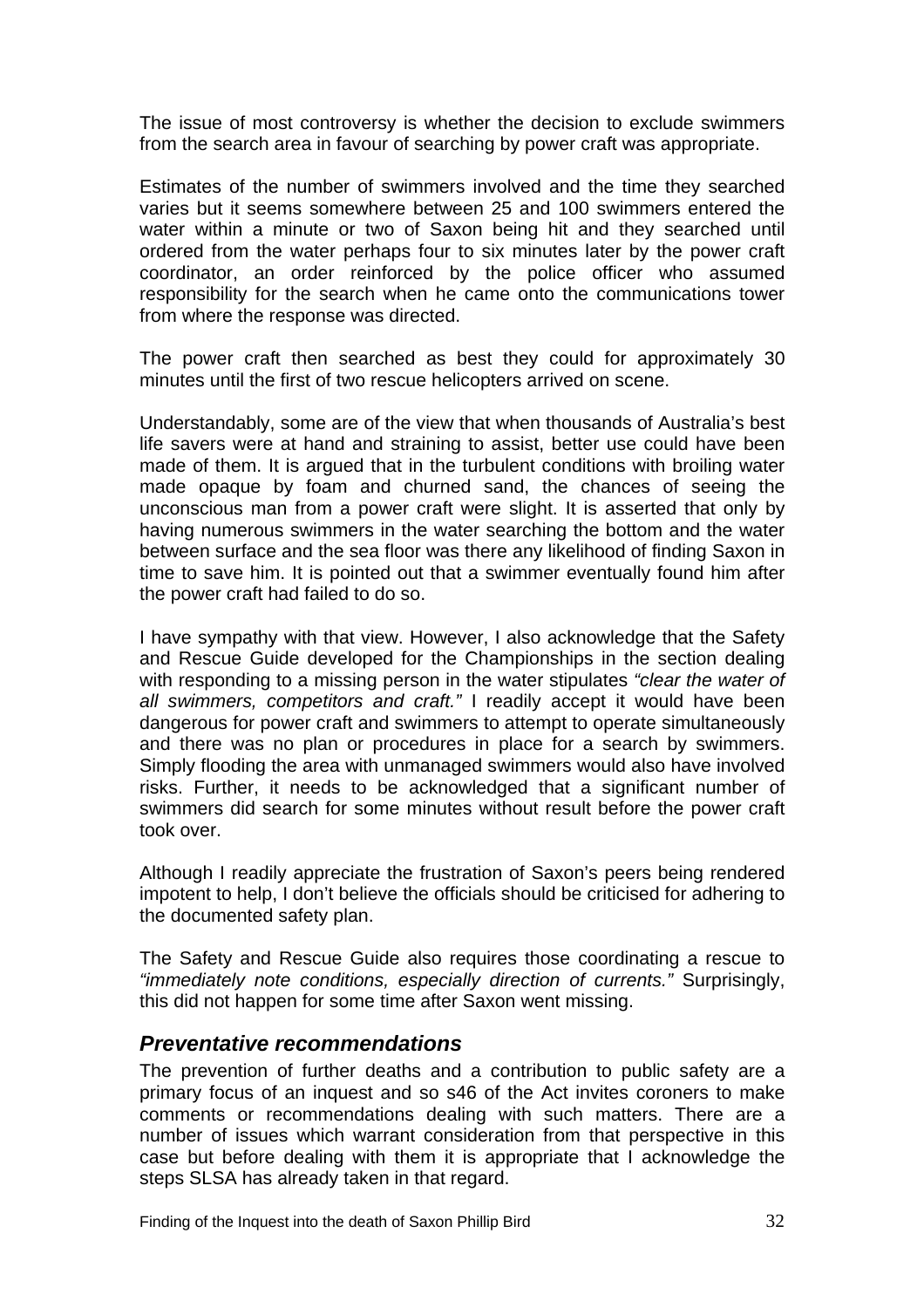The inquest heard about a number of changes to the policies and practices of SLSA made after the 2010 Championships. High visibility vests were worn by all competitors at the 2011 Championships, a practice that I understand was well received and is to continue. Officials now record all finishers in events rather than just qualifiers. Statistics are kept in relation to non-finishers and this information is made quickly available to area referees, the Carnival Referee and the Safety and Emergency Services Co-ordinator providing objective feedback on how competitors are coping with the surf conditions.

Mr Moore has undertaken training in search and rescue and appropriate accreditations will be required of subsequent people filling his role as Safety and Emergency Services Co-ordinator. Search kits including grid maps, search dye and specialised radios for communication with search and rescue helicopters were in place for the 2011 Championships.

Those Championships were extended by two days to allay any actual or perceived pressure on officials to complete events in adverse weather. The inquest heard that a committee is to be formed to consider the relative strengths and weaknesses of the two types of power craft - IRB and jet skis used in rescues. In any event, power craft resources were increased in 2011 and will remain at this higher level for future Championships.

At the 2011 Championships extra officials conducted surf patrols and provided information to area referees with respect to the safety of surf conditions. As I have identified earlier in these findings, this flow of information was absent from the under 19 Area at the 2010 Championships on the morning of 19 March, at least in regards to some events.

Attempts have been made to assist the area referees in the discharge of their responsibilities by providing checklists and having them fill out an issues log which is regularly supplied to the Safety and Emergency Services Coordinator.

A deputy has been provided to the Safety and Emergency Services Coordinator to allow the person in that role more time to, amongst other things, monitor surf conditions. This is further assisted by a reduction in the responsibilities attached to Mr Moore's role which in 2010 included oversight of the provision of first aid. A separate role has now been established to manage that area or responsibility.

The risk assessment process applied by Mr Moore to the 2010 Championships has been changed so that an assessment is conducted with specific reference to the conditions and events in each arena, rather than a single assessment for the beach as a whole.

I am persuaded these reforms will enhance safety. Further changes which may augment these improvements include:

• an explicit statement that safety is paramount;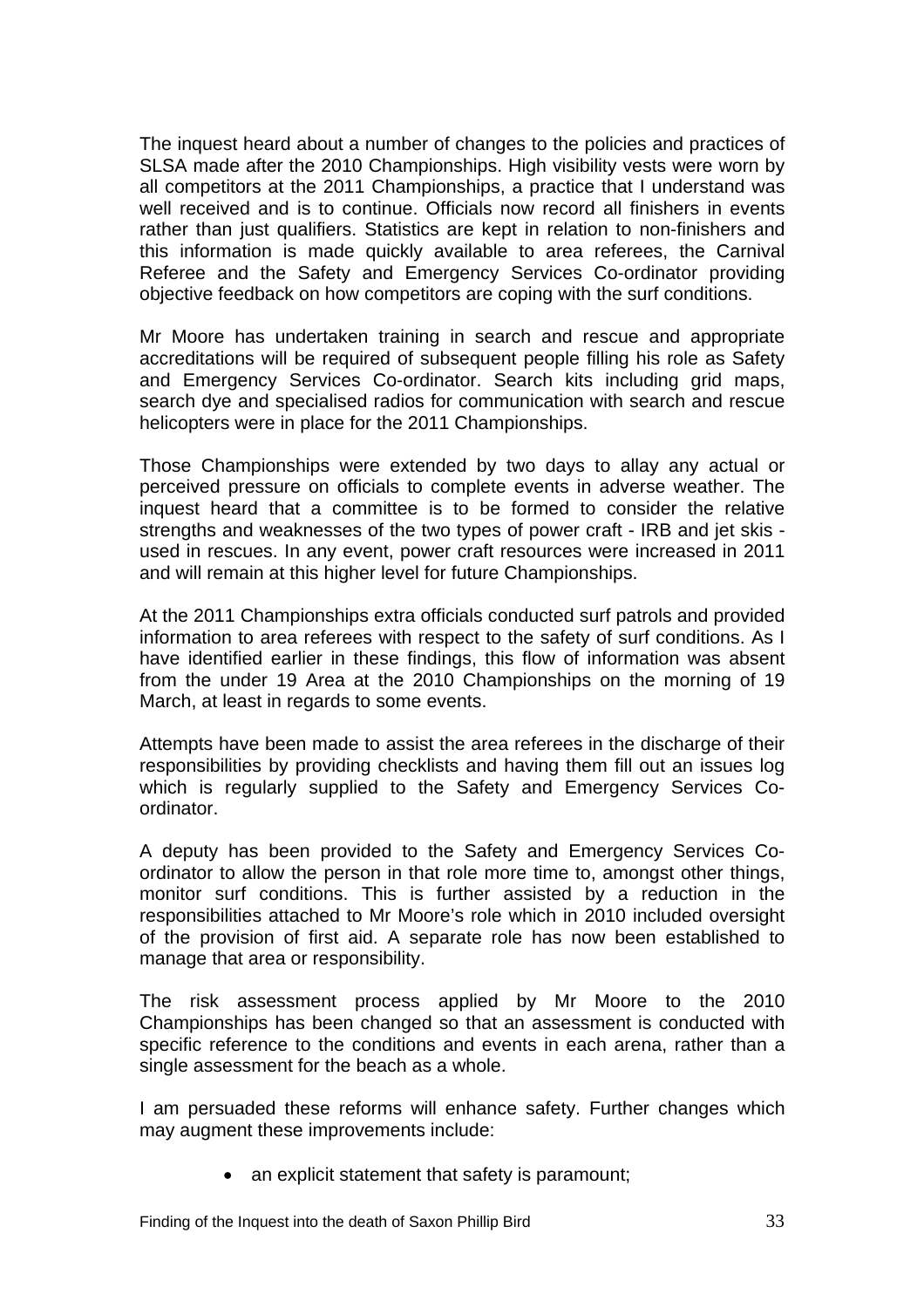- the use of devices to assist incapacitated competitors remain buoyant; and
- the utilisation of emergency response teams.

### <span id="page-35-0"></span>**Safety**

As quoted above, the Manual requires event organisers to prepare a safety plan but it is devoid of any statements about the paramount importance of safety. I expect that is because the authors anticipate that is axiomatic but when people are involved in preparing for and managing an event as large and challenging as the Championships, it is possible for anything that is not prominently and explicitly delineated as essential to slide down the list of competing priorities. That should be remedied.

### **Recommendation 1 - Make safety paramount**

*Because surf life saving carnival organisers have to deal with so many competing demands, it is possible the paramountcy which safety deserves can be unintentionally diminished. Accordingly, I recommend SLSA review the safety section in the Surf Sports Manual with a view to ensuring event organisers are directed to focus on safety in a way that does not invite them to seek to balance competing views as to whether competition should continue. Event officials should be required to suspend competition whenever there is a reasonable basis for concluding there is a risk of serious injury.* 

### **Floatation devices**

Saxon was unable to be saved because approximately 50 minutes elapsed between his being struck and his lifeless body being pulled from the ocean. He was not recovered sooner because when he was hit he lost consciousness and sank in opaque water. Trials have been undertaken with competitors wearing high visibility vests. Apparently these proved not to impede the competitors and made them easier to see but may make little difference if the competitor is on the ocean floor. However, work is also progressing in the design and development of a self inflating vest suitable for use in iron man events. An experienced competitor who gave evidence said he had trialled the device and found it to be suited to its purpose. A designer of such a device was recently recognised in the Australian Design Awards.

## **Recommendation 2 - Continuing review of safety devices**

*As it is impossible to eliminate the risk of a competitor in a surf ski or board event being struck by a craft, it is essential that injured competitors be rescued as quickly as possible. This would be enhanced by devices that make the competitors easier to see and cause them to float on the surface even if unconscious. I recommend SLSA collaborate with the designers of such devices with a view to making the wearing of them compulsory once the organisation is satisfied they are suitable. Consideration should also be given to the use of helmets by competitors in surf craft events .* 

### **Emergency response**

Aspects of the rescue and recovery effort in this case have been questioned: neither the police officer in charge nor the most senior SLSA safety official